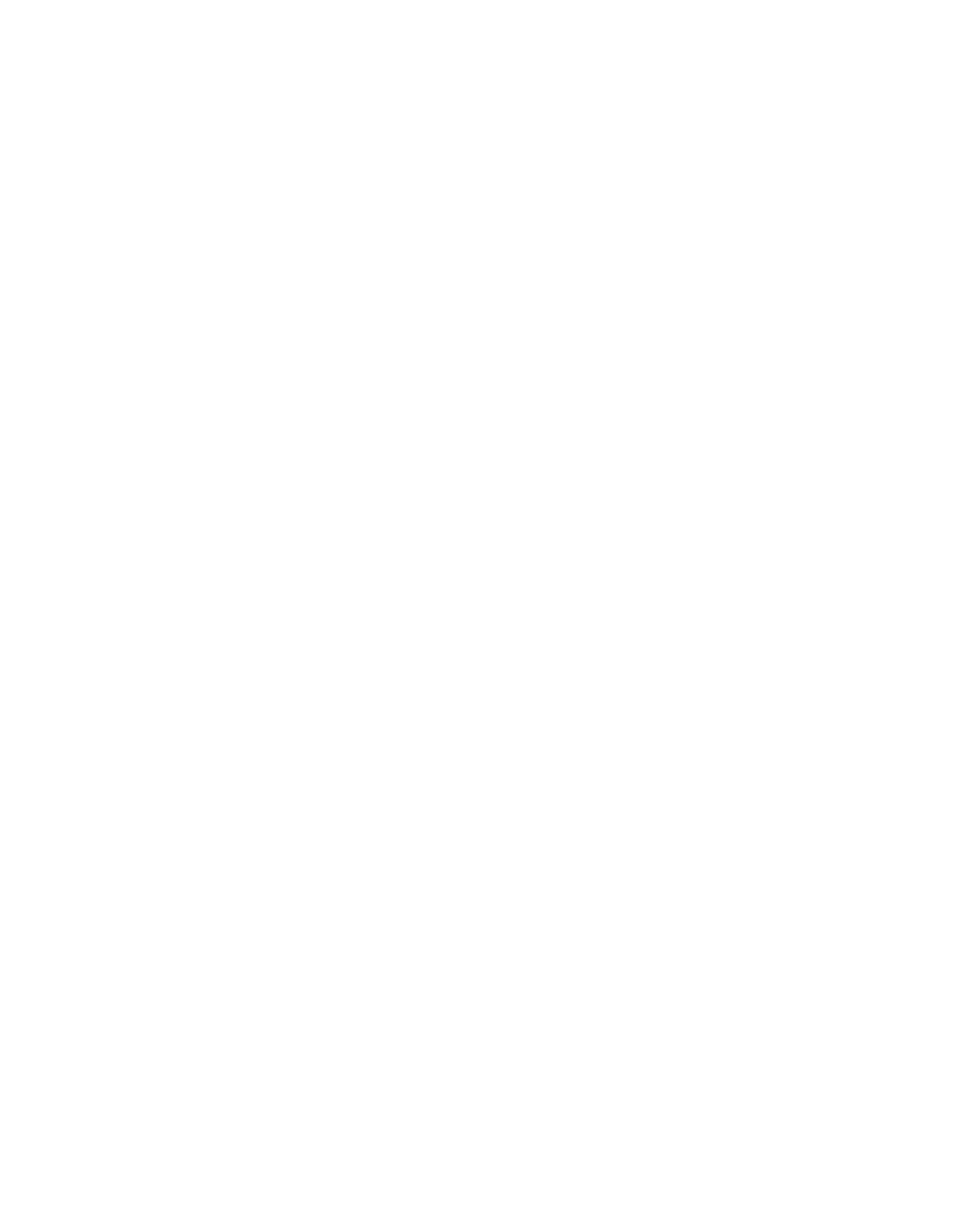#### **IMF Working Paper**

Monetary and Financial Systems Department

#### **External Linkages and Contagion Risk in Irish Banks**

Prepared by Elena Duggar and Srobona Mitra $^1$ 

Authorized for Distribution by Mark Swinburne

February 2007

#### **Abstract**

The large and growing international linkages of big Irish banks expose them to idiosyncratic shocks arising in other countries. We analyze international interdependencies of Irish banks—during both normal times and in periods of large shocks or extreme events—using an existing methodology with distance to default (DD) data constructed from the banks' equity prices. The data covers daily observations from January 1994 to November 2005. We first construct rolling correlations between DDs of Irish banks and those of banks from other European countries and the U.S. to analyze trends in cross-country interdependencies. We then use a multinomial logit model to estimate the number of banks in Ireland that experience a large shock on the same day as banks in other countries ("coexceedances"), controlling for Ireland-specific and global factors. We find evidence of increasing cross-border interdependencies over time; differing interlinkage patterns in the pre-Euro, post-Euro, and the post-September  $11<sup>th</sup>$  periods; and significant cross-border contagion risk from the United Kingdom, the United States, and the Netherlands.

**This Working Paper should not be reported as representing the views of the IMF.**

The views expressed in this Working Paper are those of the author(s) and do not necessarily represent those of the IMF or IMF policy. Working Papers describe research in progress by the author(s) and are published to elicit comments and to further debate.

JEL Classification Numbers: C51, G21

 $\overline{a}$ 

Keywords: Contagion risk, Distance to default, Ireland

Authors' E-Mail Address: eduggar@imf.org, smitra@imf.org

<sup>&</sup>lt;sup>1</sup> This paper was prepared in the context of the 2006 Financial Sector Assessment Program Update on Ireland. The authors would like to thank Arabinda Basistha, Martin Cihak, Salim Darbar, Jim Morsink, and Mark O'Brien, and Mark Swinburne for very useful comments, and Marianne El-Khoury and Kiran Sastry for excellent research assistance. We would especially like to thank staff of the Irish Central Bank and the Financial Regulator for very useful discussions and data. The authors accept sole responsibility for all errors.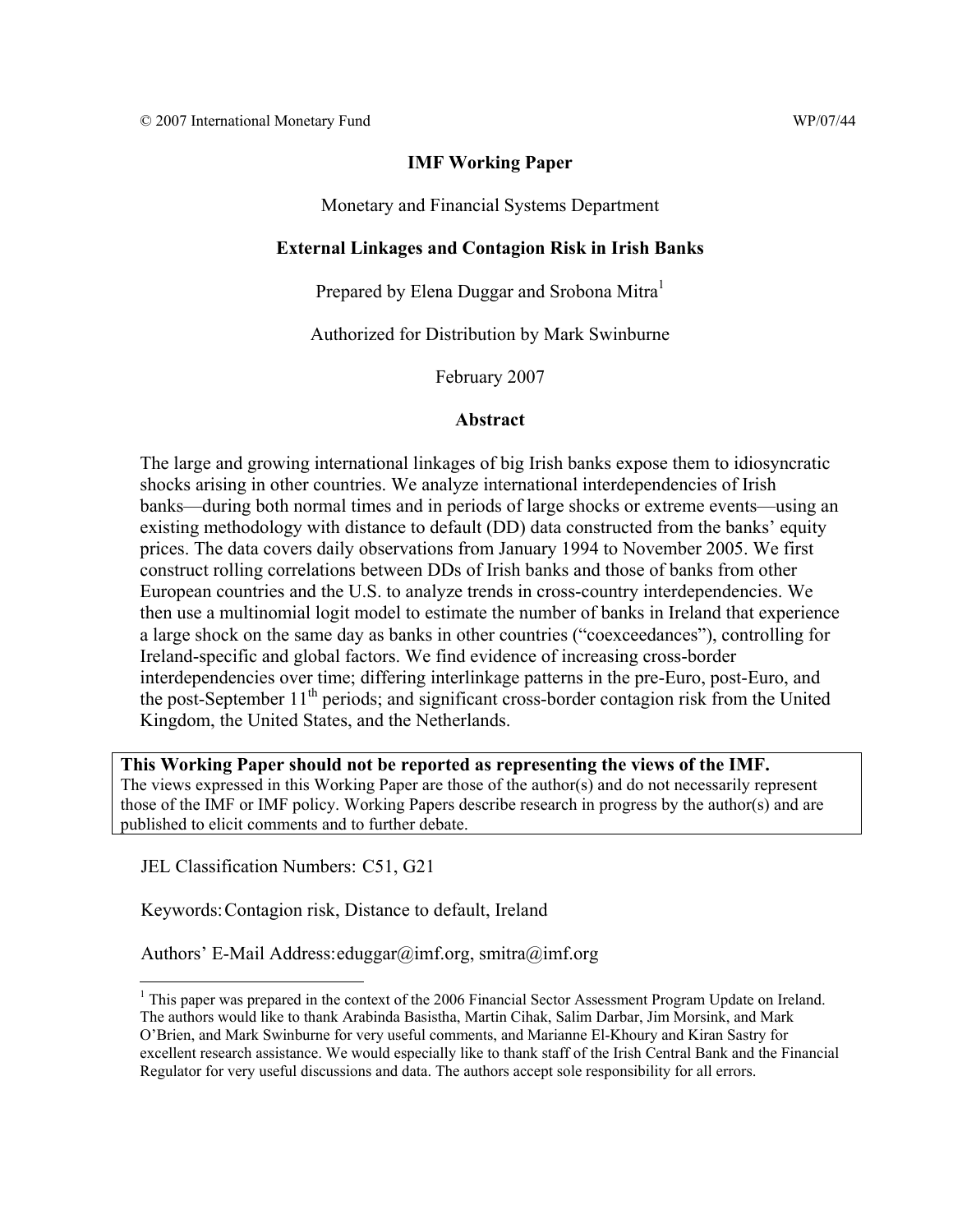## Contents Page

| Tables<br>9. Multinomial Logit Model: Contagion in Daily Coexceedances of the Weekly Percentage<br>10. Multinomial Logit Model: Contagion in Daily Coexceedances of the Weekly Percentage                                                                 |
|-----------------------------------------------------------------------------------------------------------------------------------------------------------------------------------------------------------------------------------------------------------|
| Figures<br>1. International Financial Claims and Liabilities of BIS Reporting Banks Resident in Ireland21<br>2. Ireland-Resident Banks Net Asset Position Vis-à-vis Banks and Nonbanks in Various<br>3. Consolidated Claims from BIS Data.<br>$\dots$ .24 |
| 5. HP Trend of Rolling Correlations of DD-All Country Pairs Average, and Between<br>9. Relative Size of Contagion from the U.S. to other Euro-Area Countries30                                                                                            |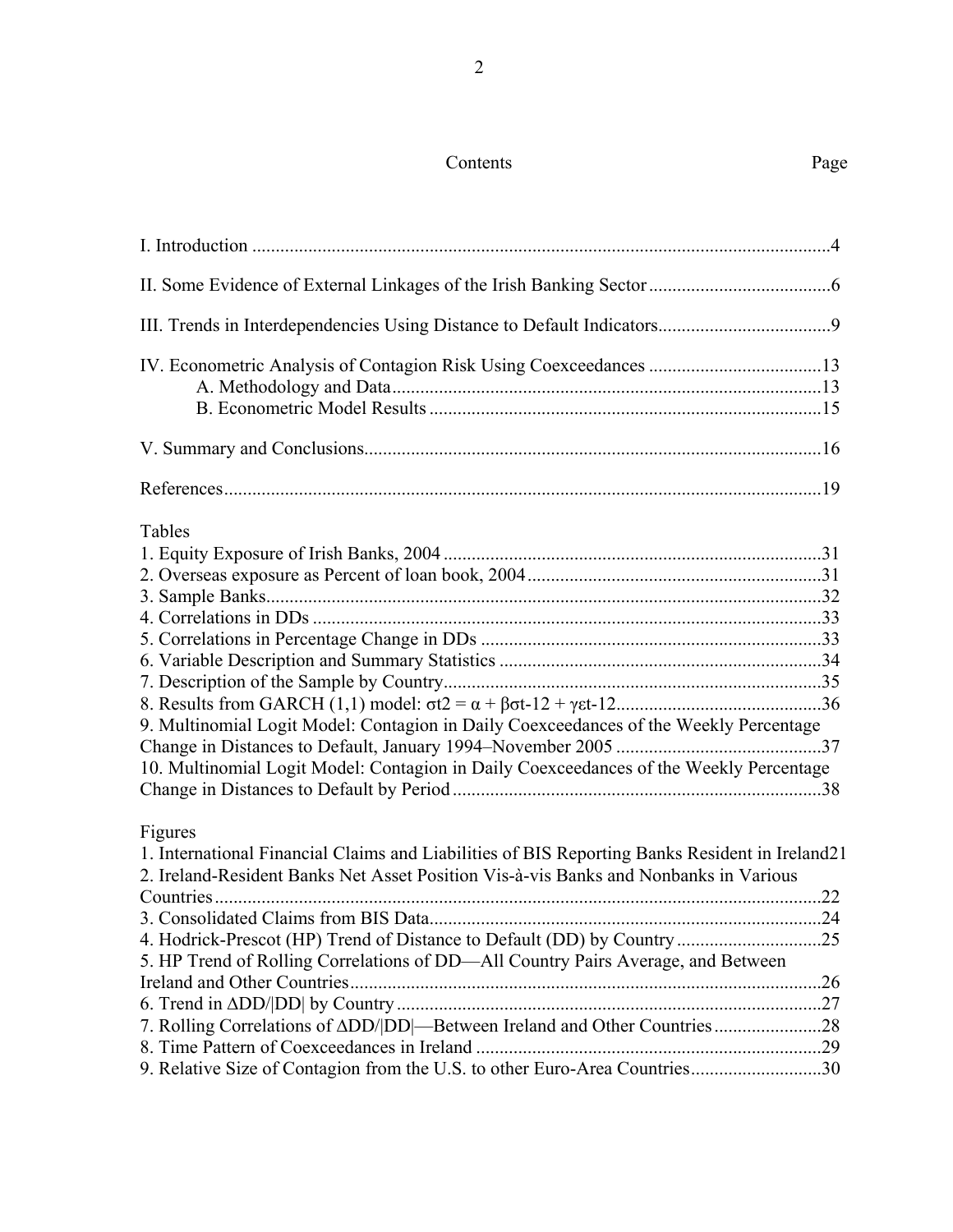| <b>Boxes</b> |  |
|--------------|--|
|              |  |
|              |  |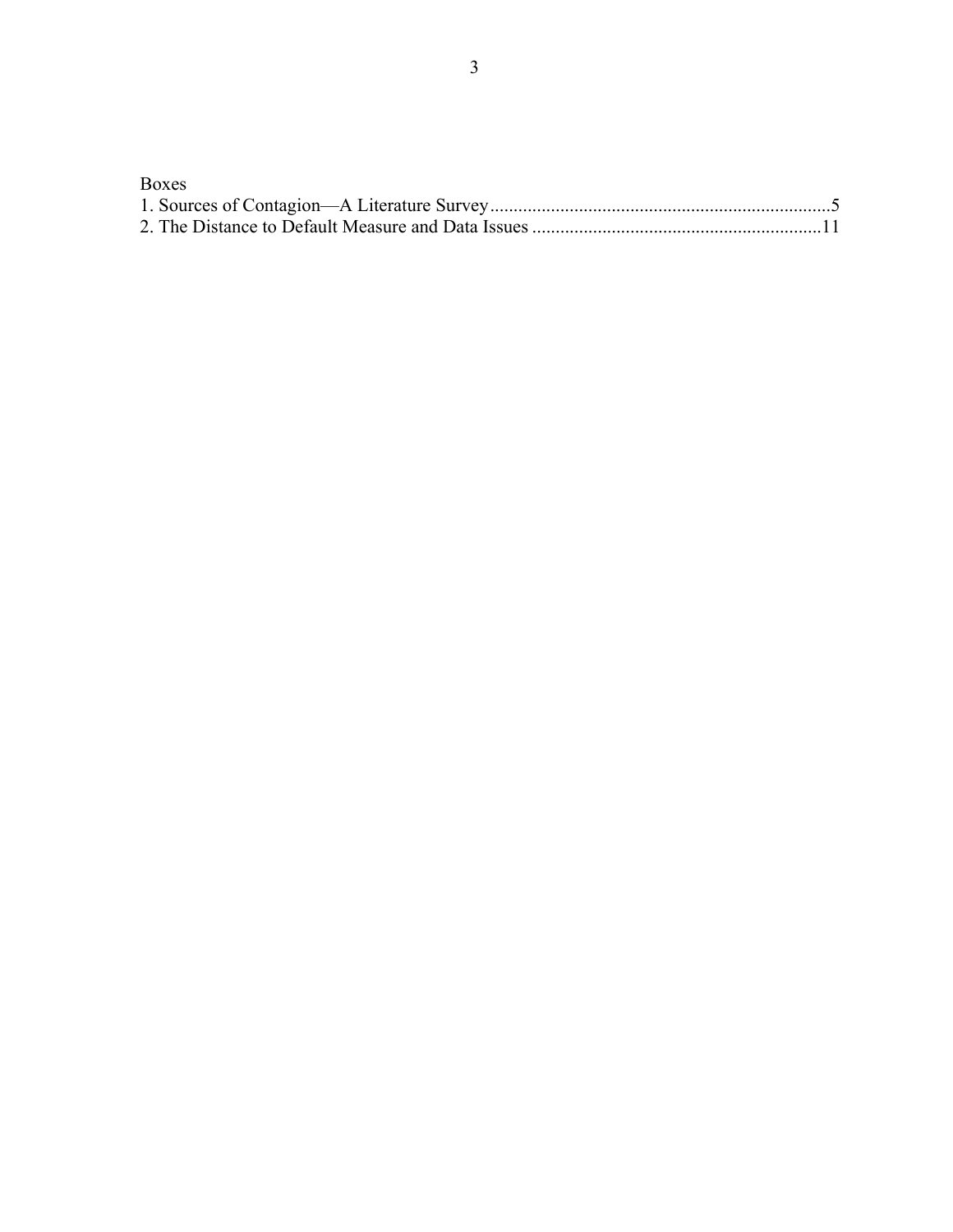#### **I. INTRODUCTION**

In the past decade Ireland has become increasingly financially open. Global trends in financial liberalization, innovation, and banking consolidation activity, as well as greater bank reliance on wholesale funding, increasing competition from foreign-owned incumbent banks, and the development of the Irish Financial Services Center (IFSC, now Financial Services Center or FSC) have led to increasing international exposure for the banking system. At the same time, the Irish domestic banking system has remained relatively concentrated, with Bank of Ireland (BoI), Allied Irish Banks PLC (AIB), and Anglo Irish Bank Corp. PLC (Anglo IB) representing about 45 percent of total banking assets but nearly 80 percent of the domestic retail market.

In this paper, following Gropp, Lo Duca and Vesala  $(2005)^2$  and partly using De Nicolo and Tieman (2005) we explore whether recent developments in increasing international openness might have been accompanied by increasing financial risk for the three major Irish banks.<sup>3</sup> We explore trends in international interdependencies between Irish banks and banks in the major European countries and in the United States over the period 1994–2005, and analyze whether international linkages have led to possible contagion risk. We assess whether and to what extent large negative shocks in banks of these countries affected banks in Ireland. In particular, we measure the probability that a particular number of banks in Ireland will experience a large negative shock at the same time as banks in other countries ("coexceedances"). The existence and the magnitude of these effects have implications for the monitoring of financial stability, as contagion is widely perceived to be an important element of banking crises and systemic risk.

We use the term "contagion" to mean the transmission of an idiosyncratic shock affecting one bank or a group of banks to other banks or other banking sectors, using distance to default (DD) as a measure of bank risk, and after controlling for common shocks. There could be a number of possible contagion channels (Box 1) and several ways to measure contagion: estimating autocorrelation and survival time tests using historical data on bank failures (Calomiris and Mason, 2000), using the interbank market lending exposure matrix and measuring domino effects of insolvency in one bank spreading to others (Furhine 2003), or analyzing the correlations of stock returns of banks to measure interdependencies (De Nicolo and Kwast, 2002).

We follow the approach employed in the recent literature, which estimates contagion by using the DD as a comprehensive measure of default risk (Gropp and Moerman 2004, De Nicolo and Tieman 2005, Gropp, Lo Duca and Vesala 2005). The DD represents the number of standard deviations away from the default point, the point at which the book value of

<u>.</u>

 $2^2$  Gropp, Lo Duca and Vesala (2005) find evidence of significant cross-border contagion in Europe (Ireland not included in the sample) during January 1994 to January 2003.

 $3$  The choice of the banks was guided by the availability of data on their equity prices.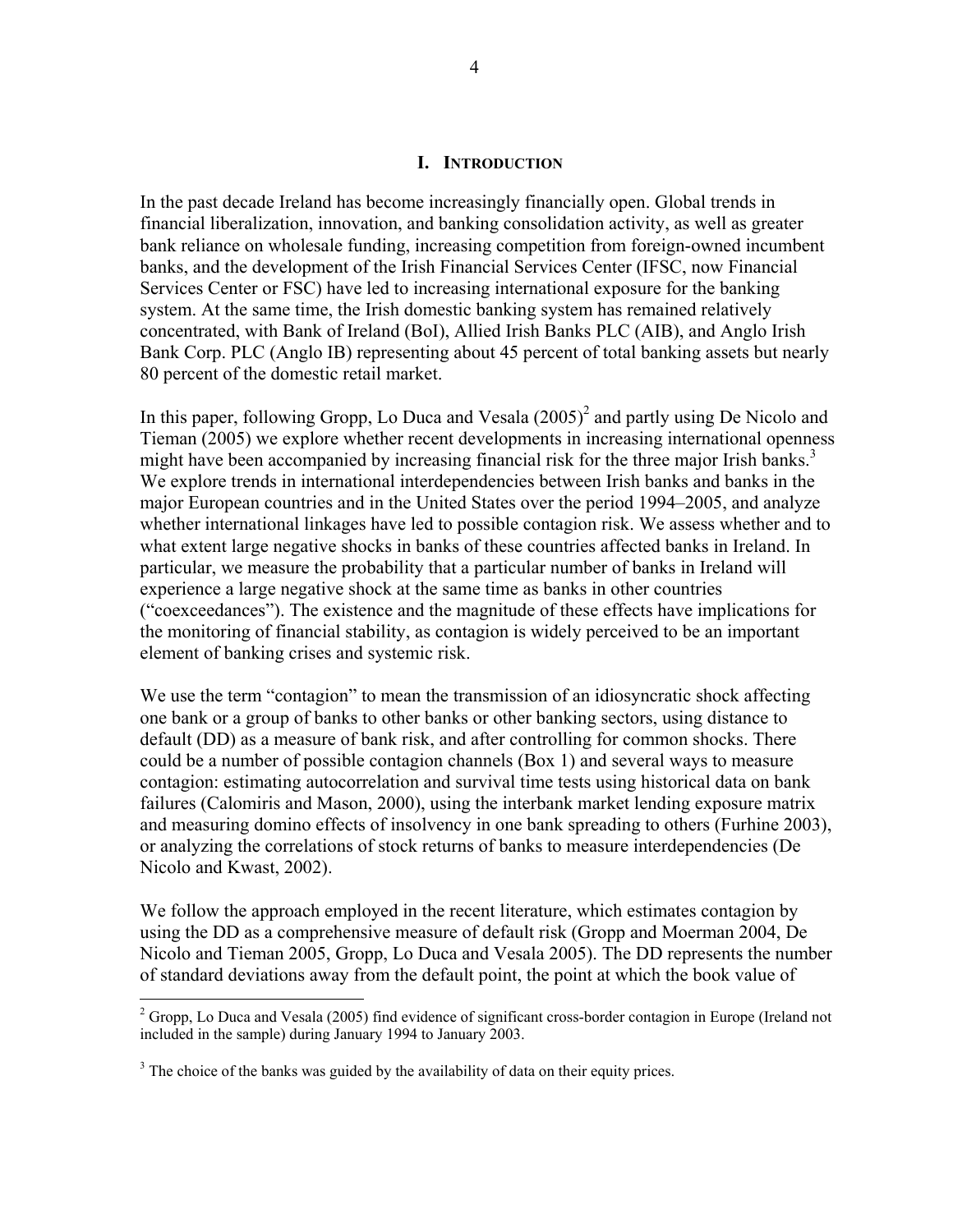liabilities of the bank are just equal to the market value of assets. Unlike unadjusted stock returns, the DD combines information about stock returns with leverage and asset volatility information, thus encompassing the most important determinants of default risk. The higher the DD, the greater the distance of the bank from default point, and the lesser the risk or probability of default of the bank. The benefit of this approach is that co-movements in DD can be analyzed without specifying a particular channel of contagion. Rather, these comovements reflect interdependencies between domestic and cross-border banks encompassing all potential channels of contagion, including that occurring in the absence of explicit links between banks.

#### Box 1. Sources of Contagion—A Literature Survey

Sources of cross-country contagion risk can be grouped into the following:

- Bank deposit runs: Traditionally, the literature has focused on the implications of bank deposit runs for the payment system, the money supply and financial intermediation. Liquidity shocks hitting one bank could cause depositors to also run on other solvent banks, in fear of lacking reserves of liquid assets in the banking system (Freixas, Parigi and Rochet 2000). The runs could be triggered by rumors on banking system fragility, reputation or operational risk in countries where banks may have subsidiaries, branches, and even representative offices.
- Wholesale funding channels: With the developments in technological change, deregulation, globalization and the increased use of financial markets, the focus has shifted to systemic risks arising at the wholesale level (intermediation, investment banking, securities trading, asset management, business banking), and concentrating on the largest and most complex financial institutions.
- Liquidity and credit risk in interbank markets: One possible channel of contagion is through the interbank market (Allen and Gale 2000 or Freixas, Parigi and Rochet 2000) in the form of liquidity shocks when banks withdraw their deposits at other banks, or in the form of credit risk when deposits at other banks are not being repaid.
- Unidentified channels: There could also be contagion in the financial markets in the absence of explicit links, when in the presence of asymmetric information difficulties in one market are perceived as a signal of possible difficulties in others (Morgan 2002).

We first use rolling correlations of changes in DD of Irish banks with major European and U.S. banks to analyze trends in cross-country interdependencies. Then, we use a multinomial logit model to estimate contagion risk: the probability of Irish banks experiencing a large shock on the same day (coexceedances) as banks in other countries after controlling for Ireland-specific and global factors—common shocks that could affect all banks simultaneously. Large shocks are defined by the bottom  $15<sup>th</sup>$  percentile of the weekly difference in the daily DD of all banks. The  $15<sup>th</sup>$  percentile threshold was used, instead of (say) the bottom  $5<sup>th</sup>$  percentile, since we wanted to include incidences that have a higher probability of occurrence—those that could be associated with large shocks, and not necessarily only with crisis scenarios.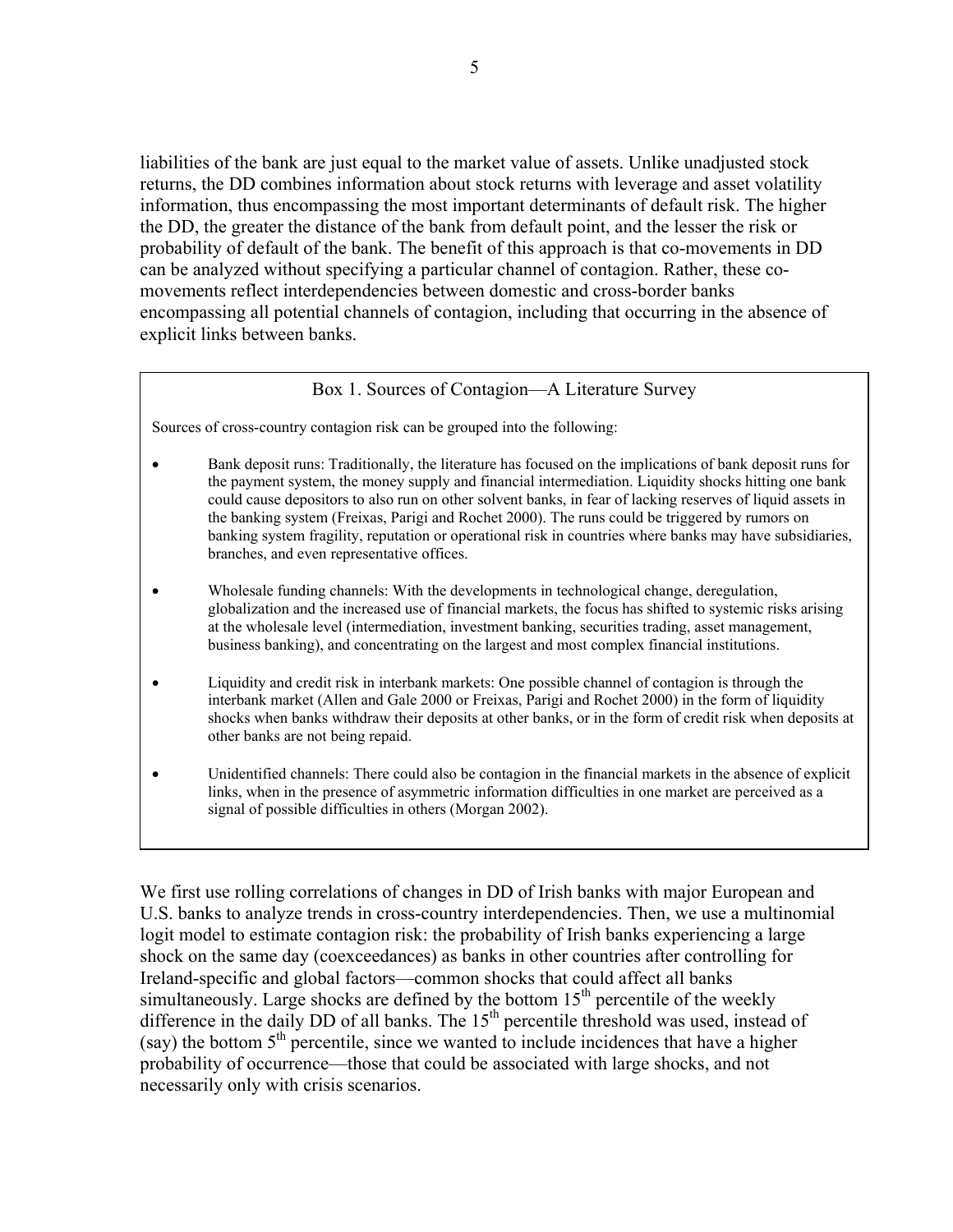Analyzing trends in rolling correlations in the percentage changes in DD, we find evidence of increasing simultaneous occurrence of shocks across countries, suggesting increasing global interdependencies over the last decade. Further, following the approach of Gropp, Lo Duca and Vesala (2005), we find evidence in favor of significant cross-border interdependencies from the U.K., U.S., and the Netherlands to Ireland. Moreover, it seems that contagion risk has shifted from coming from Europe in the pre-Euro period to coming from the U.S. in the post-Euro period.

However, all results come with significant caveats: we are using equity prices of banking *groups*, and yet mainly discussing international links typically associated with banking without explicitly stating links through securities and insurance (the top two banks have links to insurance companies). We are using data available for only a small group of listed banks in each country—so it might not be representative of the system, and the banks in Ireland comprise less than 50 percent of the system (although a much larger share of the retail market). The number of observations experiencing large shocks is low; the results could, therefore, be driven by the large shocks associated with the tech-bubble burst of the 2000.

The next section describes various external linkages of Irish banks. Trends in interdependencies using rolling correlations of DDs between the top three Irish banks and banks from other European countries and the U.S. are analyzed in Section III. A multinomial logit model, to estimate the probability of coexceedances in Irish banks, is presented in Section IV, while Section V summarizes and concludes.

#### **II. SOME EVIDENCE OF EXTERNAL LINKAGES OF THE IRISH BANKING SECTOR**

This section aims to find the channels and the directions of potential contagion from other countries to Ireland, looking at external linkages of the Irish banks. The Irish financial system had been more closely integrated with the U.K. in the past, but in recent years links with continental Europe and the U.S. have been strengthening. There are many external linkages of the Irish banking sector, stemming from: direct equity exposures in cross-border banks; direct exposure through loan books in other countries; deposit and funding sources from other countries or from numerous foreign banks operating in Ireland; stock market participation—through securities and asset management firms—in other countries; holding of credit risk transfer instruments written on assets located in another country indirectly exposing Irish banks to international shocks. Each of these is explored in turn.<sup>4</sup>

First, Irish banks have foreign equity exposure through their expansion overseas. Both AIB and BoI have sizeable operations in the U.K. and have been growing their niche wholesale international businesses. Both banks own universal banks in Northern Ireland. AIB has a

<sup>1</sup> <sup>4</sup> Some empirical evidence of foreign contagion risk in Ireland is provided by Gropp and Moerman (2004) who study the joint occurrence of both positive and negative extreme shocks in banks' distance to default among large EU banks in the period January 1991 to January 2003, and identify AIB and BoI as among the systemically important banks in the EU. Moreover, they find a contagion effect from the U.K. to Ireland.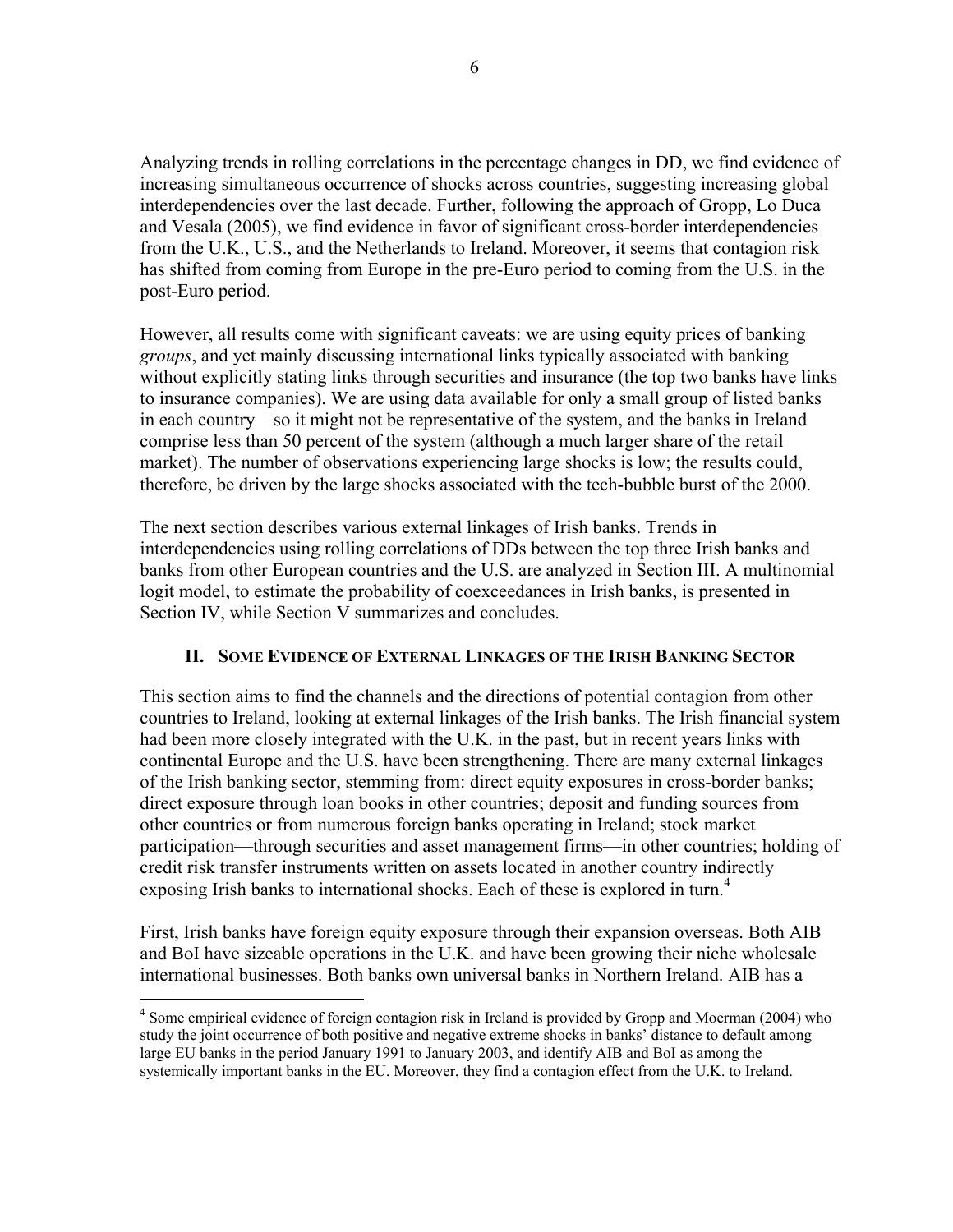large stake in a U.S. regional bank and majority owns a Polish bank—the U.S. and Polish investments contributed a combined 16 percent to AIB's pretax profit in the first half of 2005 (Standard&Poor's 2006), although the Polish operations also result in a relatively high nonperforming loans. Table 1 shows the equity exposure of three major Irish banks.

Second, Irish banks have large loan-book exposures abroad. The two largest banks, AIB and BOI, are geographically diversified—each with almost equal share of domestic and foreign assets. Nearly 28 percent of AIB, 44 percent of BoI, and 41 percent of Anglo IB loan book exposures were in the United Kingdom. Although AIB held over 20 percent stake in a U.S. bank, U.S. operations were only 2 percent of its loan book. Anglo IB, on the other hand has about 5 percent of its loan book exposed to the U.S., without having equity exposures in the U.S., but operates through a representative office. Table 2 shows the overseas exposures of AIB, BoI and Anglo IB as percent of their total loan books.

Third, the increased reliance on wholesale funding in recent years, including interbank borrowing and capital market issues, is another potential source of international interdependencies. The average loan-to-deposit ratio for Ireland exceeds 150 percent, one of the highest for industrial countries. All of the major Irish banks are dependent for funds on the interbank and securities markets—AIB and BoI fund about 40 percent of lending in the market, while the market funding requirement for the Anglo IB is at about 35 percent. The overwhelming bulk of both nonresident interbank borrowing (83 percent) and debt securities issued and held by nonresidents (83 percent) in 2004 were vis-à-vis non-Euro area residents.

Fourth, banks buy risk protection mainly from banks of other countries. The underlying asset in structured credit risk transfer (CRT) products include mainly: loans and bonds issued by financial and non-financial firms; mortgages (for asset-backed securities); and financial and non-financial firm debt as underlying asset for the more traditional CRT (for example, mortgage indemnity guarantee). The U.S. and the U.K. were the main counterparty locations selling risk protection to Irish banks. Other countries included France, Germany, Canada, Switzerland, Netherlands, Italy, and Poland. The major currencies of denomination were the Euro and the U.S. dollar, along with the Pound Sterling. Irish banks are also able to issue covered bonds—BoI has transferred the bulk of its domestic residential mortgage assets to a designated mortgage credit institution, which has a banking license to issue mortgagecovered securities—these are used both for hedging interest risk and for generating additional funding. Almost 60 percent of these securities were held by other Euro Area members, while 25 percent was held in USD by other countries.

Fifth, Irish banks are directly and indirectly exposed to property markets abroad. All the top three banks have loan-book exposures to the U.K. property market. At least AIB and Anglo IB sell mortgages in the U.S.—AIB through its U.S. subsidiary, and Anglo IB through its representative office. The latter is more focused on commercial property lending in the U.S. BOI had launched a new venture with a leading Spanish bank, La Caixa to provide extra mortgage options for Irish people buying property in Spain, which included equity release from existing BOI mortgages. Part of the real estate price risk is mitigated by the Irish banks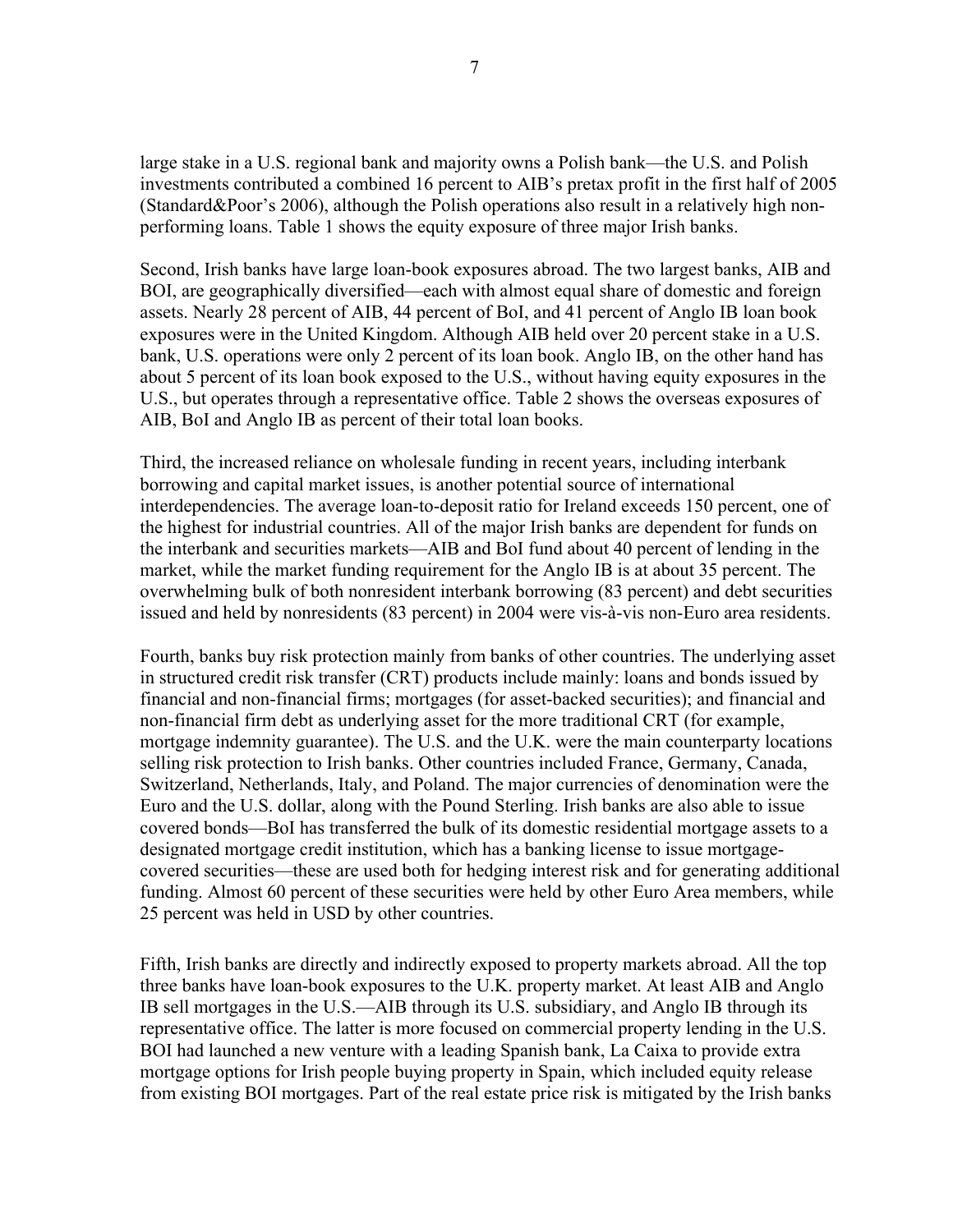buying risk protection against these exposures. Irish legislation on covered bonds broaden the scope of risk protection by making loans from countries such as the U.S., Canada, Switzerland and Japan eligible for the collateral pool.<sup>5</sup> However, Irish banks could be indirectly exposed to property markets by *selling* risk protection (buying of covered bonds, credit default swaps, and mortgage backed securities) to other banks which are exposed to foreign property markets. From anecdotal evidence, some small IFSC banks, exposed to international property markets, are selling CDS to other domestic-oriented banks, making the latter indirectly exposed to these property markets even though their loan books are not.

Sixth, BIS data on banks *resident* in Ireland shows their net asset positions vis-à-vis banks and nonbanks in various countries (Figure 2). During 2001–05 the Irish resident banks had a negative net asset position vis-à-vis banks and nonbanks in the U.K., an overall positive net asset position vis-à-vis banks and nonbanks in the U.S., and large positive net asset position with Italy, Spain, and France. However, much of these positions could belong to foreignowned banks operating through branches in the Financial Services Center (formerly the International Financial Services Center or the  $\text{IFSC}^6$ ) in Dublin—some of these banks operate almost exclusively with nonresidents and have some, but limited, links with the domestic economy.

Seventh, BIS consolidated statistics report Irish banks' on-balance sheet financial claims visà-vis the rest of the world. This type of data would give an idea of the extent of exposure of the Irish banks during a credit event in these countries. Figure 3 shows that Irish banks are mostly exposed to the U.K. and Germany among EU countries—and to the U.S. (although small in comparison) among non-EU countries.

Given the above evidence, we could expect the following possible channels of contagion: between Ireland and the U.K. and U.S., on equity exposure, loan exposure, and exposure via the interbank and the securities markets; between Ireland and the Netherlands, based on the presence of large Netherlands-owned banks in Ireland; and between Ireland and Italy, Spain, France, and Germany based on interbank market exposure. The direction of contagion is more challenging to establish. However, evidence from BIS data (Figure 2) and the discussion in this section suggests the following:

1

 $<sup>5</sup>$  With the exception of Luxemburg, most European countries limit the asset pool to European Economic Area</sup> assets.

<sup>&</sup>lt;sup>6</sup> Established in Dublin in 1987 to facilitate financial operations with nonresidents, and endowed with corporate tax benefits. These tax benefits have been now lifted. There are about 450 international institutions that have established offices in the IFS (accounting for about 40 percent of banking assets), including 50 percent of the Top 50 largest financial institutions in the world, including major banks from the United States, the United Kingdom, the Netherlands, Italy, and Germany. In turn, almost all domestic credit institutions also conduct business from the IFS.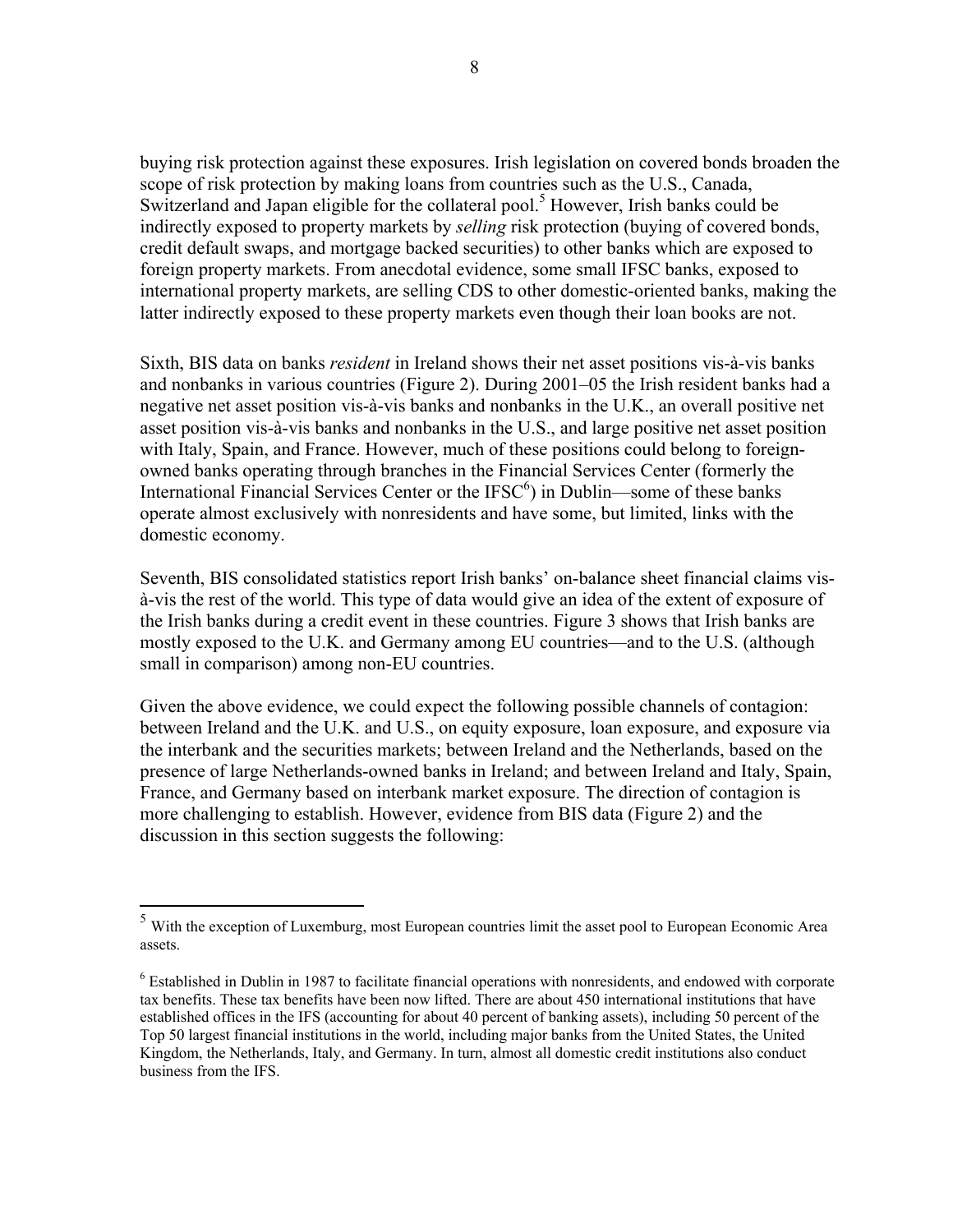- Countries with which Ireland has a net nonbank asset position would likely expose Ireland to **credit risk** in loans and other asset markets: Austria, France, Germany, Italy, the Netherlands, Spain, and the United States.
- Ireland's positive net bank exposure in Italy and Spain, and previously the U.S., Austria and France, possibly exposes Ireland to **credit risk that could lead to liquidity risk**. 7
- If on the other hand, Ireland has a negative net bank-asset position, then it faces **liquidity risk** if some problem were to arise in the country from which Ireland is borrowing: Germany, U.K., Belgium, Netherlands, and currently the U.S., Austria, and France.

There could also be contagion in the absence of explicit links, when due to asymmetric information difficulties in one country/market are perceived as a signal of possible difficulties in others. The interdependencies mentioned above may be overstated to the extent they include banks resident in Ireland but operating in the IFS mainly with nonresidents; however data was not sufficient to exclude these from the BIS data sample. We next look at only the three largest domestic banks—that have nearly 80 percent of the retail market—and their interlinkages and possible contagion channels with banks in other European countries and in the United States.

#### **III. TRENDS IN INTERDEPENDENCIES USING DISTANCE TO DEFAULT INDICATORS**

In this subsection, we describe correlations of banking risks between Ireland and other countries after a discussion of the data. We use the distance to default indicator to measure bank financial risk; the DD combines information about stock returns with leverage and asset volatility information, thus encompassing the most important determinants of default risk. The cross-country correlation of changes in DD would indicate interdependencies arising from a broad set of channels including contagion occurring in the absence of explicit links between banks. Box 2 gives details on calculation of the DD.

The DD is based on the Black-Scholes option-pricing model, and is estimated using stock price data. A bank's equity is viewed as a call option on the bank's assets, with strike price equal to the current book value of total liabilities. When the value of the banks' assets is less than the strike price, its equity value is zero. The DD represents the number of asset value standard deviations that the bank is away from the default point, where the default point is defined as the point at which the liabilities of the bank are just equal to the market value of assets (alternatively, the point where the stock price is zero). The market value of assets is not observable, but is estimated using equity values and accounting measures of liabilities.

<sup>1</sup>  $<sup>7</sup>$  The Irish banking supervisors have a specific requirement for banks on liquidity maintenance: 25 percent of</sup> deposits and short-term liabilities have to be covered by liquid assets.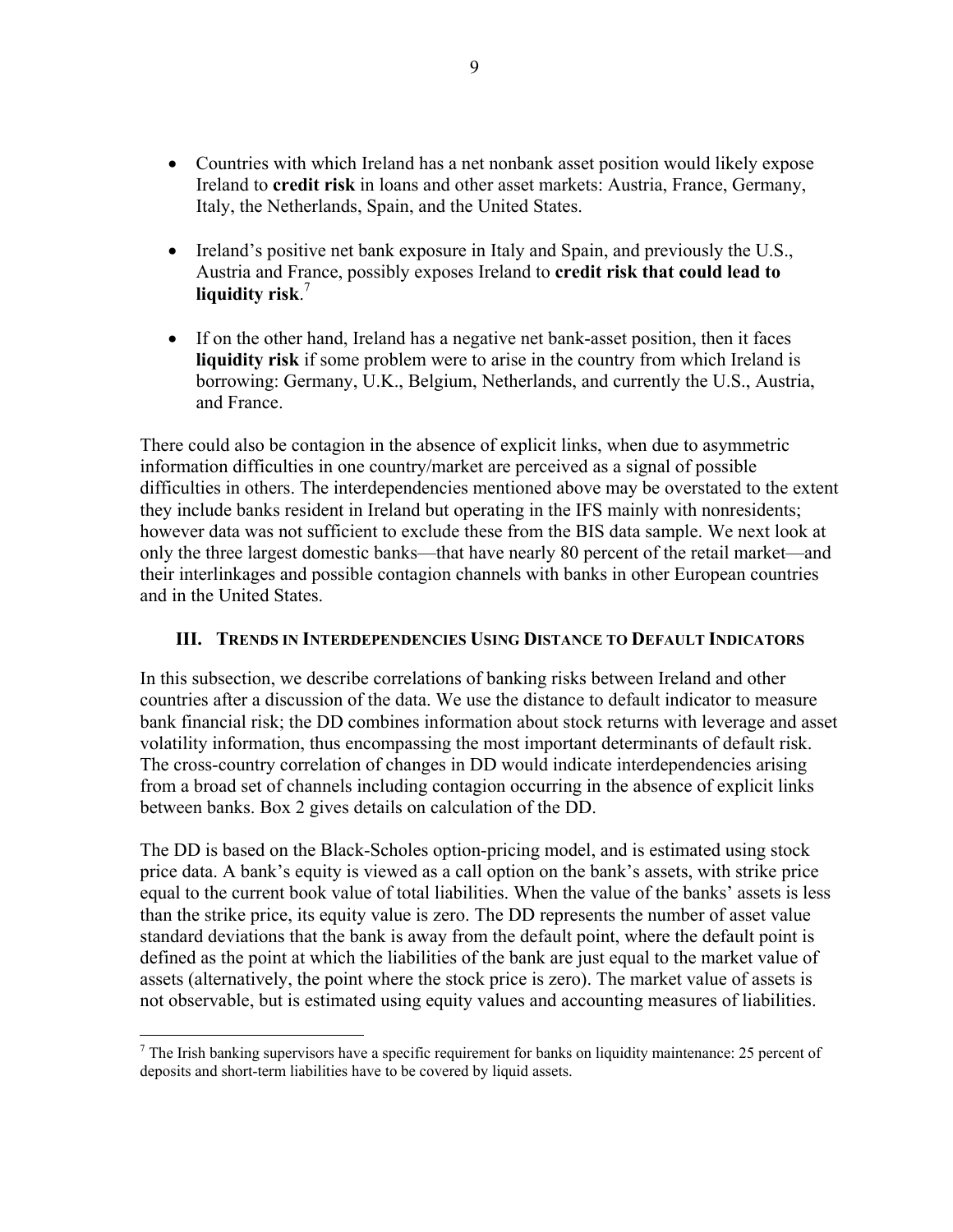The banks in the sample are just about five standard deviations from the default point—the (pooled) average distance to default is 5.2, the median 5.0. There is some variation among banks—the mean distance to default by bank ranges from 3.3 (Italy) to 7.7 (Spain). The three Irish banks have mean distance to default about 6 (median about 5.7). Figure 4 shows the trends in the system-wide distances to default<sup>8</sup> by country, including an Eastern Europe average comprising Poland and Hungary. There seems to be a general increase in the DD starting in 2003 for all countries, indicating a global improvement in bank health in the last two years. There also seems to be an upward trend over the past decade for France, Italy, and Eastern Europe. Irish banks suffered a trend decline in DD around 1997 that continued until end-1999—this partly coincides with the experiences of the U.S., the U.K., and (partially) the Netherlands, Germany, and Spain, as does the continued recovery after 2003. They had suffered another negative shock during 2002—likely the after-effects of September 11, 2001 and possibly connected with the AIB's U.S. subsidiary scandal in 2002. Irish banks have recovered starting in 2003 and currently have distance to default levels comparable to the levels of the late 1990s.

<sup>&</sup>lt;sup>8</sup> Weighted average DD of each listed bank.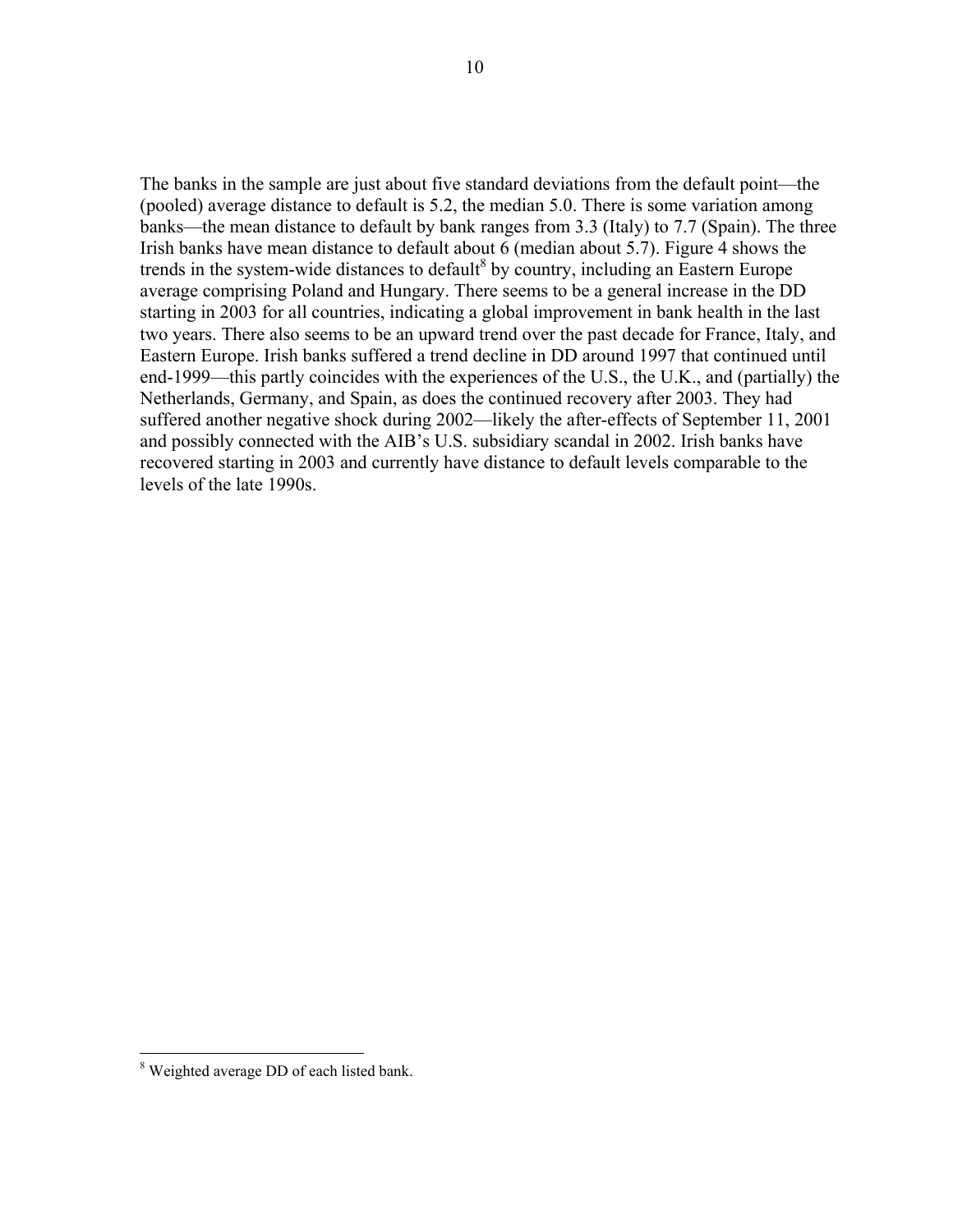#### **Box 2. The Distance to Default Measure and Data Issues**

The derivation of DD is described in detail in Gropp, Lo Duca, and Vesala (2005) and in Gropp and Moerman (2004), and in the case of a portfolio of bank assets in De Nicolo and Tieman (2005). The distance to default (DD) measure is based on the structural valuation model of Black and Scholes (1973) and Merton (1974), and is defined as follows:

$$
DD_t = \frac{\ln(\frac{V_{A,t}}{X_t}) + (r - \frac{\sigma_A^2}{2})T}{\sigma_A \sqrt{T}}
$$

where  $V_t$  is the firm's assets value with mean r and volatility  $\sigma_A$ , and  $X_t$  is the book value of the debt at time *t*, that has maturity equal to *T*. The market value of equity of the firm is viewed as a call option on the firm's assets,  $V_A$ , with time to expiration equal to  $T$ . The strike price of the call option is the book value of the firm's liabilities, *Xt*. Default occurs when the value of the firm's assets is less than the strike price – that is, when the ratio of the value of assets to debt is less than one. The DD tells us by how many standard deviations the log of this ratio needs to deviate from its mean in order for default to occur.

An estimation of DD requires knowing both the asset value and asset volatility of the firm. The required values, however, correspond to the forward-looking *economic* values rather than the accounting figures, and it is not appropriate to use balance-sheet data for estimating these two parameters. Instead, the asset value and volatility are estimated using equity data. The DD measures we use are estimated by IMF MFD FP Distance to Default Database, with the methodology described in Vassalou and Xing (2004), except that the value of assets is taken to be equal to the value of equity plus the book value of liabilities. At each date, the value of assets, the return on assets and its volatility is derived using the Black-Scholes option-pricing formula, using one year of daily equity return data preceding the estimation date, and the accounting value of liabilities for the relevant year.

Declines in the  $(V_{A,t}/X_t)$  ratio are equivalent to declines in capitalization. Thus, the DD measure combines information about equity returns with leverage and asset volatility information, thus encompassing the most important determinants of default risk. Empirical studies have shown that the distance to default is a good predictor of corporate defaults (Moody's KMV), and predicts banks' downgrades in developed and emerging market countries (Gropp, Vesala and Vulpes 2004, and Chan-Lau, Jobert, and Kong 2004).

We use a dataset of daily distance to default data for 40 banks in 8 countries: France (2 banks), Germany (4 banks), Ireland (3 banks), Italy (6 banks), the Netherlands (2 banks), Spain (4 Banks), the United Kingdom (5 Banks), and the United States (14 banks), for the period January 1994 to November 2005. The dataset includes all banks in these countries that are listed at a stock exchange and whose distances to default are available from the IMF FP Distance to Default Database. We dropped four banks for which the distances to default were not available for the entire period (one bank for France, one bank for the United Kingdom, and two banks for Italy). In general, the banks in the sample are quite large relative to the population of banks in the EU, and represent a high fraction of total assets of commercial banks in each country. For each bank, the sample contains 3105 daily observations (except one U.K. bank with 2522 observations and one bank from the Netherlands with 2803).

Table 4 shows the correlation of the distances to default between Ireland and the other countries. We find that on average the correlations are positive, and quite high for the Netherlands, the U.K., the U.S., and Spain. However, if we analyze the past decade in three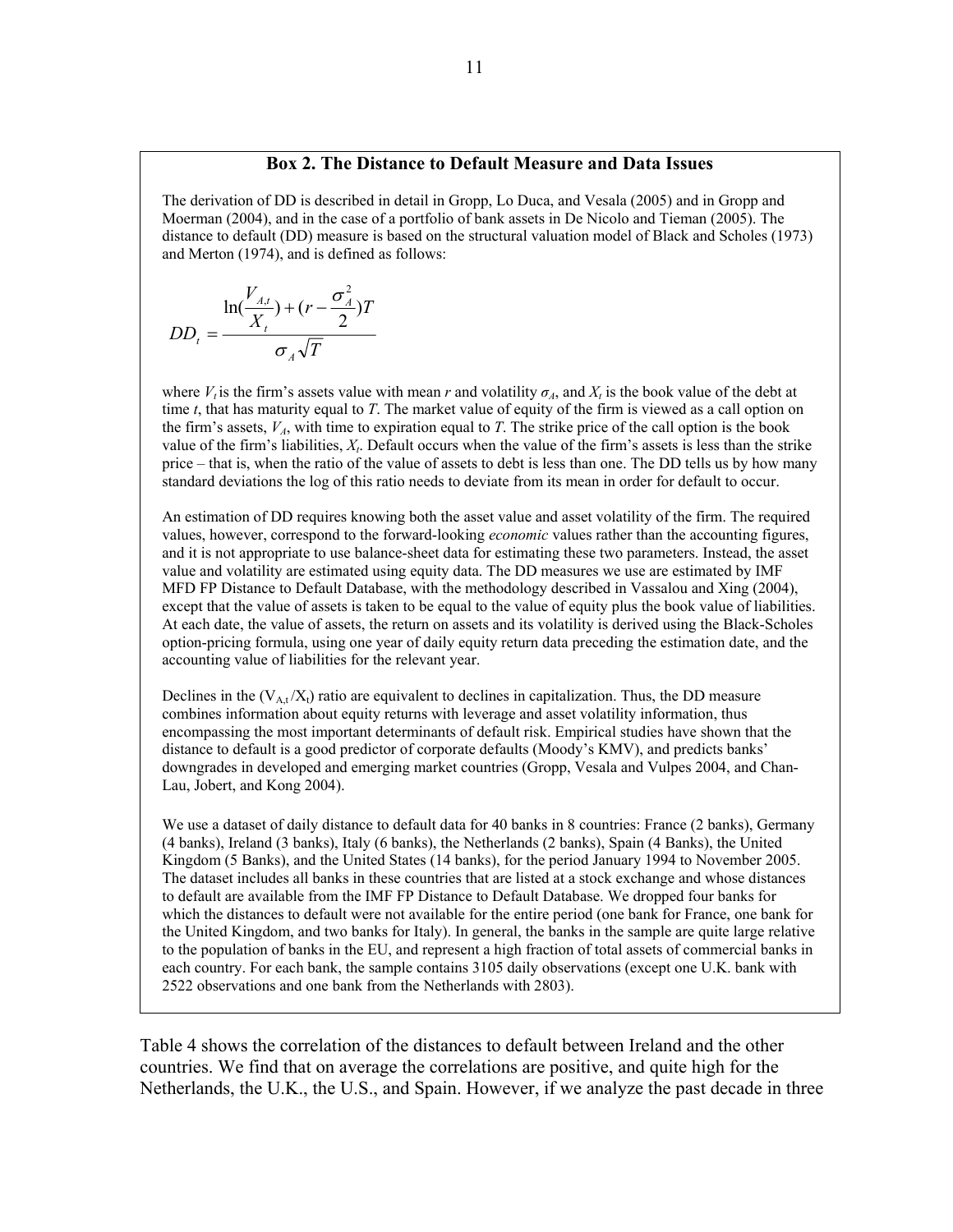separate periods—pre-Euro period 1/3/1994 to 12/31/1998, post-Euro period 1/1/1999 –  $9/11/2001$ , and post-September 11<sup>th</sup> period of  $9/12/2001-11/25/2005$ , we find that the correlations become generally much smaller or negative in the post-Euro period compared with the pre-Euro period, and then increase to very high levels in the post-September  $11<sup>th</sup>$ period.

Figure 5 shows the trends in one-year rolling correlations in the distance to default for all countries, including an average across all country pairs. The latter, which should be more indicative of global trends, seems to be increasing over time, being stronger in the 2003–04 period. It seems that the average pair-wise correlation has decreased in 1999 with the introduction of the Euro, and has increased after 2001. It also seems that over the last couple of years of improving bank health the correlations seem to have diminished. The rolling correlations of Ireland and the U.K. seem to have been high during the whole period with the exception of 1999. The correlations of Ireland with France, Italy, and Spain seem to have increased over time. In general, the correlations of Ireland with continental Europe seems to have been negative during 1999–2001.

Occurrence of shocks, especially large shocks, in banks is captured by the weekly percentage change in the distance to default for each bank,  $(\Delta dd_{it} / |dd_{it}|)$ . The mean of the percentage change in the distances to default is zero as expected, and the largest negative change is 237 percent, which represents a sizable shock. Figure 6 shows the trends in the percentage change in distances to default for all countries. The most volatile period for Ireland was 1999–2000, which was also volatile for the U.K. and France as well. On the other hand, Italy, the Netherlands, Spain and Germany seem to have experienced large shocks in 2001–03. Overall, it seems that for most countries there were fewer shocks in 2003–05 than in the decade before. This could reflect a general drop in credit events across the world mainly due to benign macroeconomic conditions and the benign credit cycle for the last couple of years. For instance, FitchRatings (2005) reported a sharp drop in credit events to 37 in 2005 from 94 in 2003.

In order to describe how interdependencies across countries have evolved during the last decade, we try to capture the simultaneous occurrence of shocks across countries through simple correlations (Table 5) and the one-year rolling correlations (Figure 7) in the percentage change in DD, between Ireland and the other countries. On average, the correlations between the (∆dd / |dd|) between Ireland and the other countries are positive. They seem to have a stronger magnitude for the U.K. and the U.S. than for the other European countries. Unlike the correlations in the distance to default, the correlations in the (∆dd / |dd|) seem to be strongest in the pre-Euro period, and weakest in the post-Euro period (but still positive), suggesting that the joint improvement in the distances to default in the last couple of years have been accompanied by fewer simultaneous shocks. Over the whole period of the past decade, the rolling correlations seem to be decreasing over time for Germany, the U.K., and the U.S., with no clear trend for the other countries. However, the average of the rolling correlations across all country pairs has a positive trend over the last decade, suggesting increasing global interdependencies.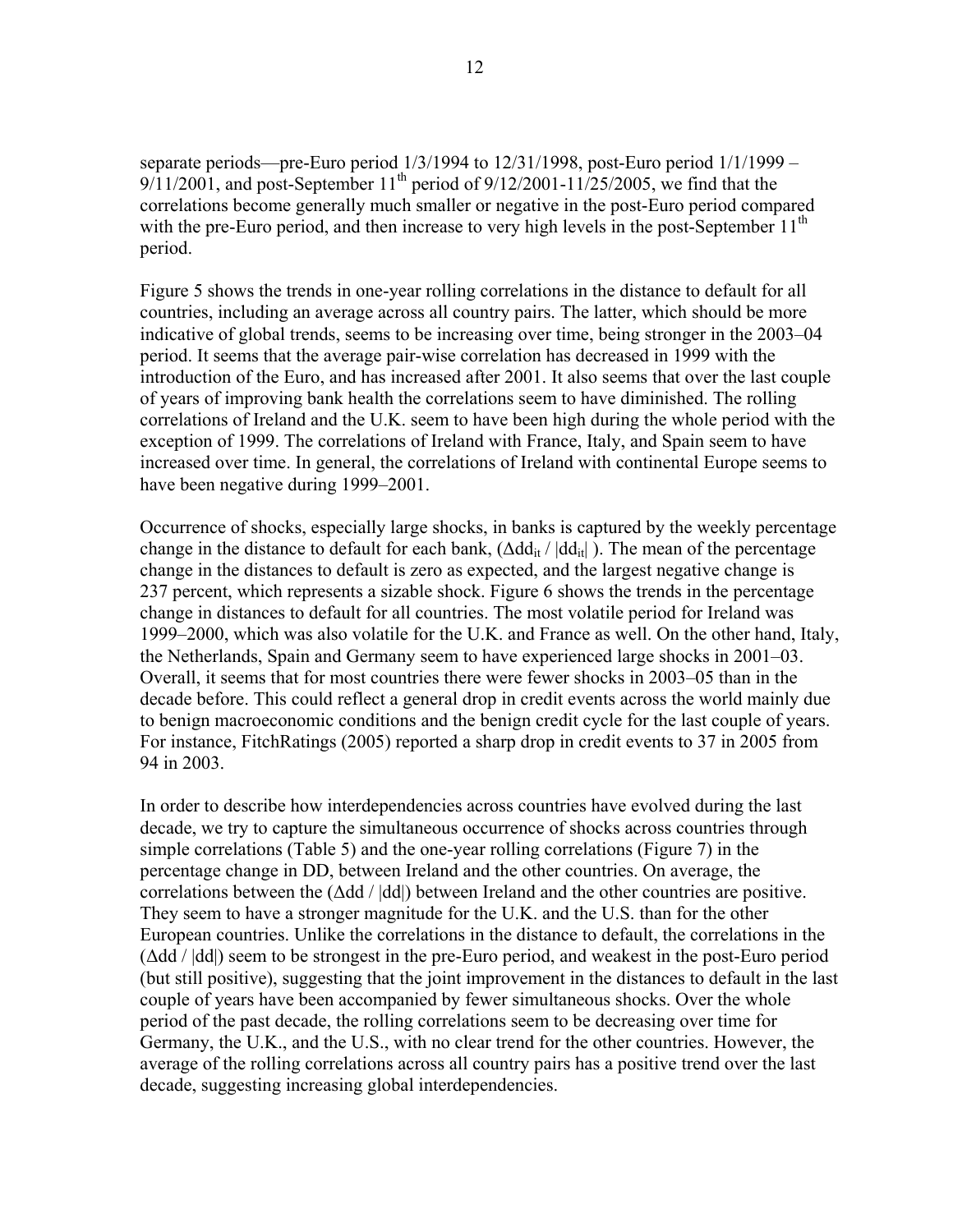#### **IV. ECONOMETRIC ANALYSIS OF CONTAGION RISK USING COEXCEEDANCES**

Next, we use the methodology of extreme value theory to analyze contagion risk. Using extreme value theory to study contagion was proposed by Bae et al. (2003) in the context of stock market returns in emerging markets. Bae et al. and Gropp and Moerman (2004) show that it is useful to examine only the tails of the distributions of returns and of the distances to default, as the distributions exhibit fat tails, and the correlation among the observations is substantially higher for larger shocks. We use weekly changes in the distance to default to examine whether shocks in one bank/banking system appear in the distance to default of other banks, controlling for common shocks affecting all banks simultaneously. Econometrically, we use a multinomial logit model to estimate the number of banks in Ireland that experience a large shock on the same day ("coexceedances") as banks in other countries, after controlling for Ireland-specific and global shocks.

#### **A. Methodology and Data**

We follow Gropp, Lo Duca, and Vesala (2005) in arguing that contagion is associated with extreme negative movements in bank's default risk. These events can be identified from the negative tail of the distribution of the changes in the distance to default. We define large shocks as the negative  $15<sup>th</sup>$  percentile of the common distribution of the percentage change in the distance to default across all banks. We compute the "coexceedances" of banks in a given country as the number of banks in a given country that were simultaneously in the tail on the same day.

We use a multinomial ordered logit model to estimate the probability of a number of coexceedances in Ireland (the number of banks simultaneously in the tail) as a function of the number of coexceedances in the other countries, controlling for Ireland-specific and global shocks:

$$
\Pr_c[Y=j] = \frac{e^{\left[\alpha_j F_c + \beta_j C_{ct-1} + \gamma_j C_{dt}\right]}}{\sum_k \left[e^{\left(\alpha_k F_c + \beta_k C_{ct-1} + \sum_{d \neq c} \gamma_{dk} C_{dt}\right)}\right]}
$$

where  $j=0,1,2$  represents the number of banks in the tail simultaneously ("coexceedances") in country c—0 if no banks are in the tail, 1 if one bank is in the tail, and 2 if two or more banks are in the tail. The vector  $F_c$  comprises Ireland-specific and global shocks affecting Ireland.  $C_{ct-1}$  is the lagged number of coexceedances in country c, and  $C_{dt}$  represents the coexceedances in period t in country d.

We perform three sets of estimations—the base model, the extended model, and the extended model for each of the three large Irish banks. The base model consists of a set of Irelandspecific and common global shocks,  $F_c$ , and persistence in Irish coexceedances,  $C_{ct-1}$ . We use four variables to represent  $F_c$ —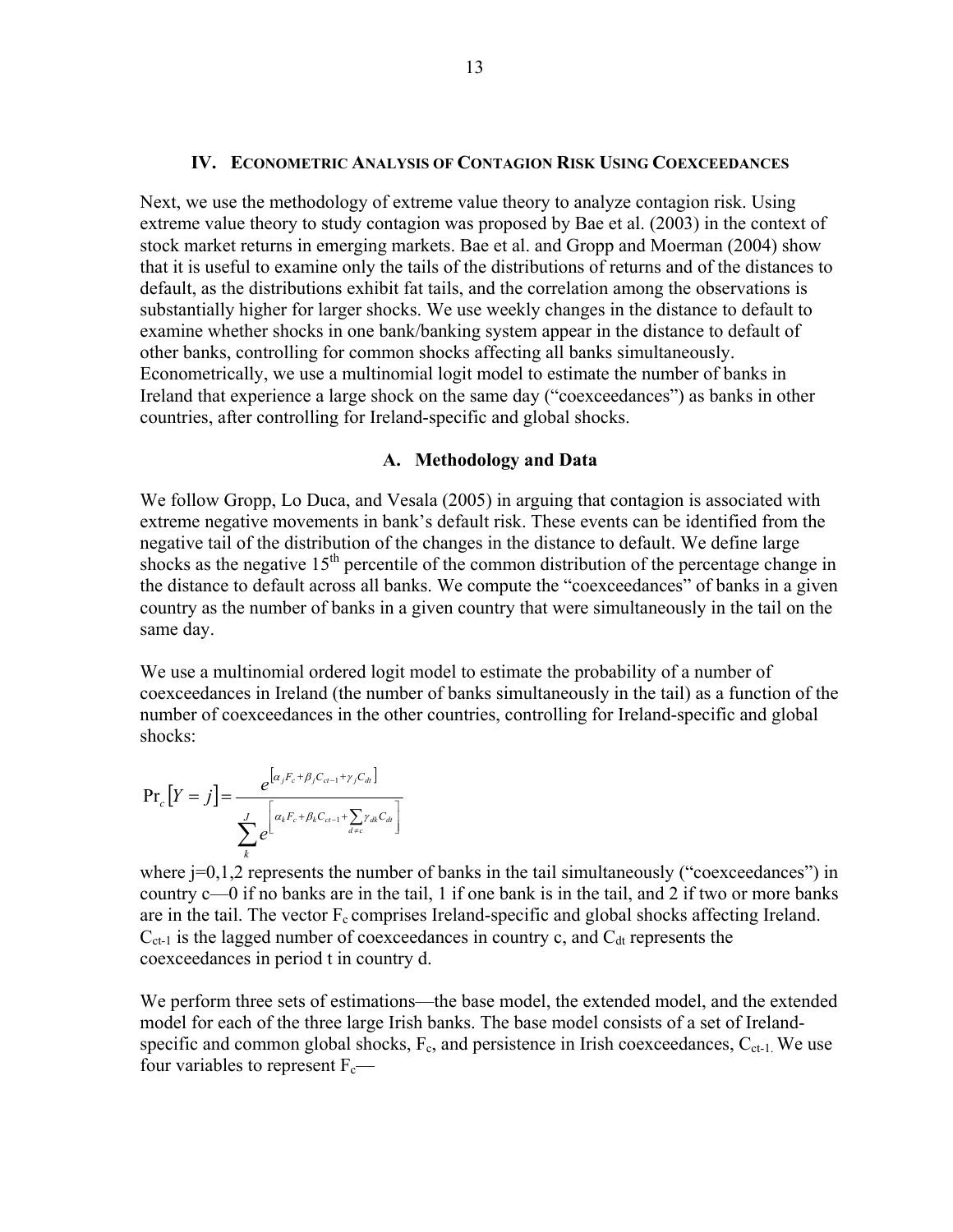- 1) Systemic risk—we use a systemic risk indicator measuring the number of stock markets that are experiencing a large shock at time t. We construct this control similarly to the modeling of large shocks in banks: we use an indicator variable that we set equal to one if a stock market of a given country experienced a shock large enough to be in the bottom 15<sup>th</sup> percentile of the distribution of the weekly change in returns, and zero otherwise. We calculate such an indicator variable for the Euro Area stock market index (N100 or Euronext Top 100 Index), the U.S. (NASDAQ<sup>9</sup>), and the Irish stock market (ISEQ or Irish Overall Index) indices, from Bloomberg. The systemic risk control is the sum of the indicator variables measuring whether or not the European stock market, the Irish stock market, and the U.S. stock market were in the tail on a given day, and it ranges from 0 to 3. This control should be positively related to the number of coexceedances in Ireland.
- 2) U.S. stock market volatility—we use the weekly change in the volatility of the U.S. stock market to control for volatility spillovers from the United States. Owing to a large presence of U.S. software firms located in Ireland, we estimated the volatility in NASDAQ using a GARCH(1,1) model of the form:  $\sigma_t^2 = \alpha + \beta \sigma_{t-1}^2 + \gamma \epsilon_{t-1}^2$ , using maximum likelihood. The regression results are reported in Table 8.
- 3) Irish stock market volatility—similar to above, the weekly change in the volatility of the ISEQ was calculated to account for an Ireland-specific shock.
- 4) Interest rate shock—the fourth control included the weekly change in the yield of the Irish 10-year government bond to reflect interest rate shocks. We would expect the interest rate control to be positively related to the number of coexceedances.

The extended model has, in addition, the number of coexceedances in other countries in the sample—U.S., U.K., Germany, France, Spain, Netherlands, and Italy. The model for each of the three main banks includes, in addition to the extended model regressors, coexceedances from each of the other two banks.

The summary statistics and the descriptive statistics for the number of coexceedances per country, i.e., the number of banks simultaneously in the tail on a given day, are presented in Tables 3, 6, and 7. Even though the number of banks per country differs somewhat, there is at least one day on which all banks experienced a large adverse shock simultaneously. We limit the number of outcomes to  $0, 1$ , and 2 or more coexceedances.<sup>10</sup> The time pattern of coexceedances in Ireland is presented in Figure 8. The most turbulent period for Irish banks has been the period 1999–2000, and the calmest being the mid-1990s and the last couple of years.

 $\overline{a}$ 

<sup>&</sup>lt;sup>9</sup> The Dow Jones Industrial Average gives similar results.

<sup>&</sup>lt;sup>10</sup> The number of coexceedances depends on the number of banks included in the sample and may not necessarily reflect the strength of the banking system per se. Still, comparing countries with equal number of banks in the sample suggests that Spanish banks tend to experience fewer shocks compared to German banks and that Dutch banks tend to be somewhat less frequently subject to shocks compared to French banks.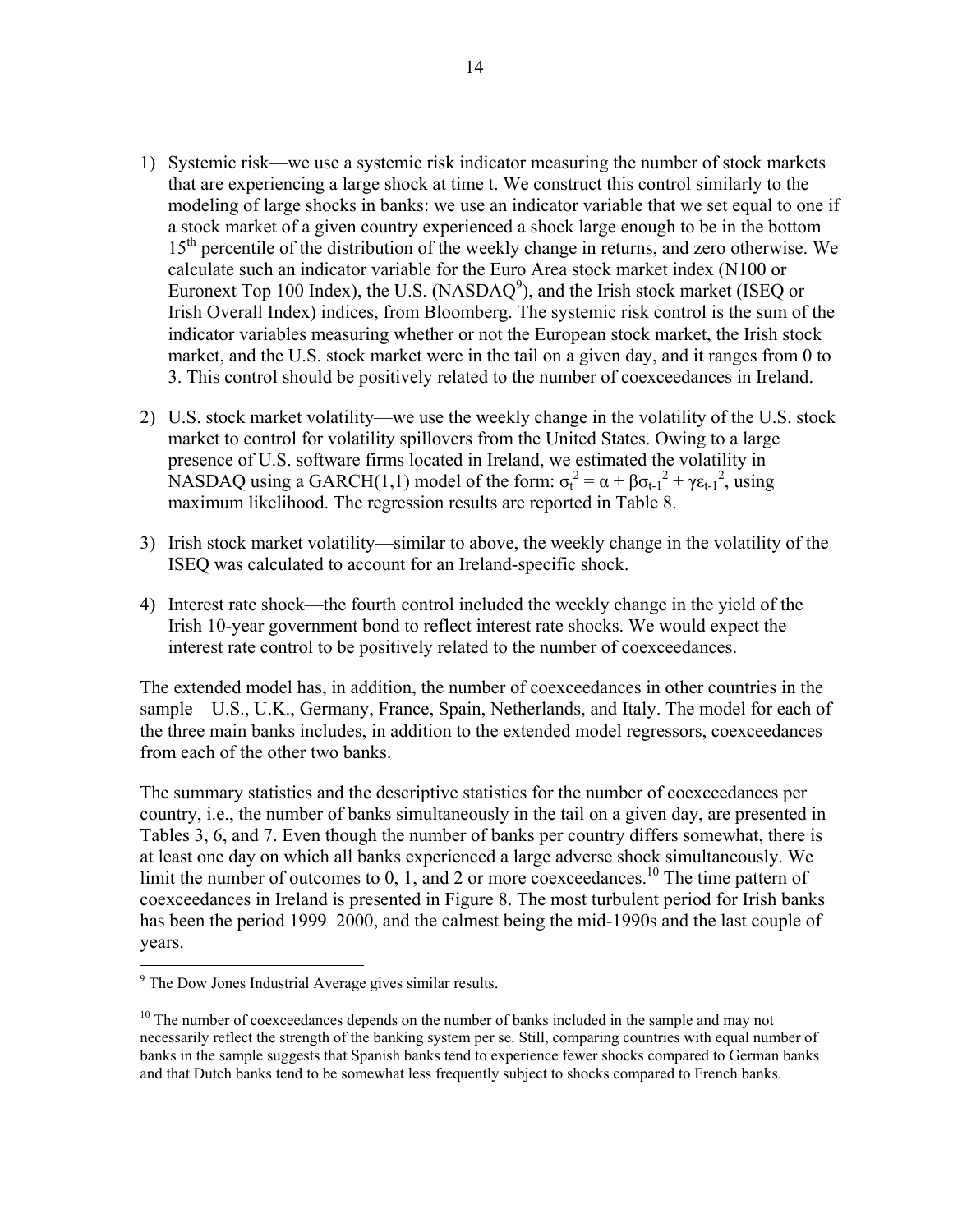#### **B. Econometric Model Results**

The results for the basic and the extended models are given in Table 9. The dependent variable is the number of banks whose weekly percentage change in the distance to default was in the  $15<sup>th</sup>$  percentile negative tail in a given day. In all countries with more than two banks, we limit the model to estimating three outcomes: 0, 1, and 2 or more banks simultaneously in the tail.

The basic regression results suggest that the probability of Irish banks being simultaneously in the bottom tail varies positively with systemic risk—real shocks experienced through large stock market movements in Ireland and elsewhere increase the probability of a higher number of Irish banks being simultaneously in the tail. However, controlling for global shocks, including that of the ISEQ, Irish coexceedances still respond positively and significantly to changes in a long term Irish interest rate. Long-term lending rates (especially mortgage rates) would likely follow movements in long term government bond yields. Given the large exposure of Irish banks to the real estate market and the prevalence of variable loanrates, sudden increases in interest rates could be associated with credit events that might have a negative impact on banks. In addition, the notion that the number of coexceedances could be sticky is supported: the lagged (by one day) number of coexceedances is positive and significant. The stock market volatility controls are not significant, suggesting that the systemic risk variable might be sufficiently capturing stock market spillover effects.

Next, we extend the model to include contagion or coexceedances from other countries (Table 9). We measure contagion by including the first lag of the coexceedances in the other seven countries. If, after controlling for common shocks, any of these variables turn out to be significant, we interpret this as contagion from that country. We find evidence of contagion from the U.K., the U.S., and the Netherlands (with a negative sign) towards Ireland. Adding foreign coexceedances adds information to the specification, which is reflected in the fact that the significance of the controls remains largely unchanged.

How does the size of the contagion from the U.S. to the Irish banks compare with that from the U.S. to other countries? Although the coefficient estimates should not be interpreted as marginal effects, the relative effect of one variable compared to another can be gauged by the relative sizes of the coefficient estimates. To get the relative U.S. effect, we benchmark the U.S. influence with that of the U.K. That is, the relative size of the U.S. influence is the coefficient for the U.S. divided by the coefficient for the U.K. For the Irish banks, the relative U.S. influence on the three Irish banks is (0.27/|0.13|) 2.1. Next we run similar regressions for each of the other countries (not reported here) and calculate the relative U.S. influence where both the U.S. and the U.K. influences are significant. Figure 9 shows a bubble chart for the four Euro Area countries with significant coefficients for both the U.S. and the U.K. The relative contagion from the U.S. to the Irish banks is second only to Germany.

The final set of estimations involves estimating the extended model for each of the three individual Irish banks (Table 9). There is evidence of contagion from the U.K. (at the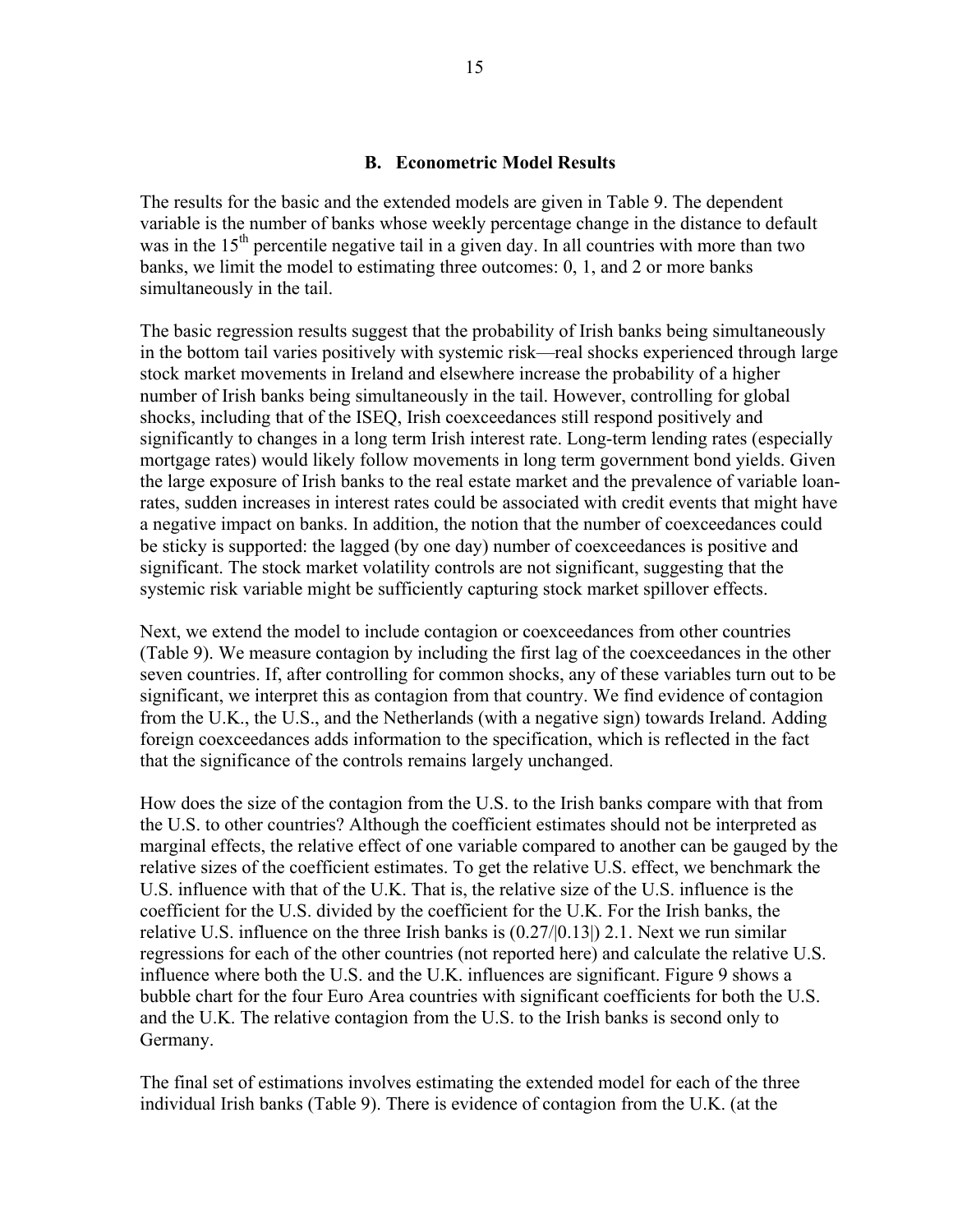10 percent significance level), the U.S., Spain, and from the Netherlands (negative coefficient) towards AIB; contagion from Italy (at the 10 percent significance level) and the U.S. towards Anglo IB; and from the U.S. towards BoI. We find evidence of a two-way contagion between AIB and BoI, and between Anglo IB and BoI—these could reflect both interbank linkages and off-balance sheet or derivative positions where one bank is the buyer and the other the seller of various risk protections.

The results for the extended model qualitatively survive several robustness checks. First, when the number of U.S. banks was reduced from 14 to 5 (the top 5), the U.S. influence on Irish banks remains unchanged. Second, taking monthly changes in DD, rather then weekly changes, does not change the U.S. and the U.K. influence; the contagion from Netherlands disappears. Third, changing the threshold that defines the negative tail of the distribution of large shocks does not qualitatively change the results for the U.S. and the U.K. Finally, looking at the pattern of contagion over time, we find different linkages in the pre-Euro, post-Euro, and the post-September  $11<sup>th</sup>$  periods (Table 10). We find evidence of contagion from the U.K. and Germany (at the 10 percent significance level) in the pre-Euro period, from the U.S. and the U.K. (at the 10 percent significance level) in the post-Euro period, and only from the U.S. (at the 10 percent significance level) to Ireland in the post-September  $11<sup>th</sup>$ period. This suggests a changing pattern of linkages from stronger linkages with Europe in the earlier periods, to stronger linkages with the U.S. later on, consistent with the evidence presented above.

#### **V. SUMMARY AND CONCLUSIONS**

This paper examines the external linkages of the Irish banking sector and estimates an indicator of potential contagion risk—arising from idiosyncratic shocks in other countries the three major Irish banks may be exposed to. Aggregate balance sheet data of Irish-resident banks suggest several channels of external interdependencies—these are foreign equity exposures, loan-book exposures abroad, and wholesale funding through interbank and capital market issues. However, apart from these links, there could also be foreign exposures through credit risk transfers (for example, Irish banks selling risk protection to cross-border banks that could be subject to credit events in other countries), and through operational risks that are difficult to measure but can quickly lead to large fluctuations in bank stock prices.

Since Irish-resident banks includes a large number of foreign banks operating in the Financial Services Center (Section II) that have limited Irish linkages in the retail market, we focus on the three major listed banks—BOI, AIB, and Anglo IB—who have nearly 80 percent of the domestic retail market. We proxy banking risk by DD measures constructed from bank equity prices and look at correlations of changes in the DD of Irish banks with banks in other countries (Section III). Following Gropp, Lo Duca and Vesala (2005), we then define large changes in DD of each bank—coexceedances—if the changes fall below the 15 percent of the negative tail of the joint distribution of the DD-changes across all banks of the sample. We use an ordered multinomial logit model to estimate the probability of the number of Irish banks being in the tail at the same time as banks in other countries, controlling for Irish-specific and global factors.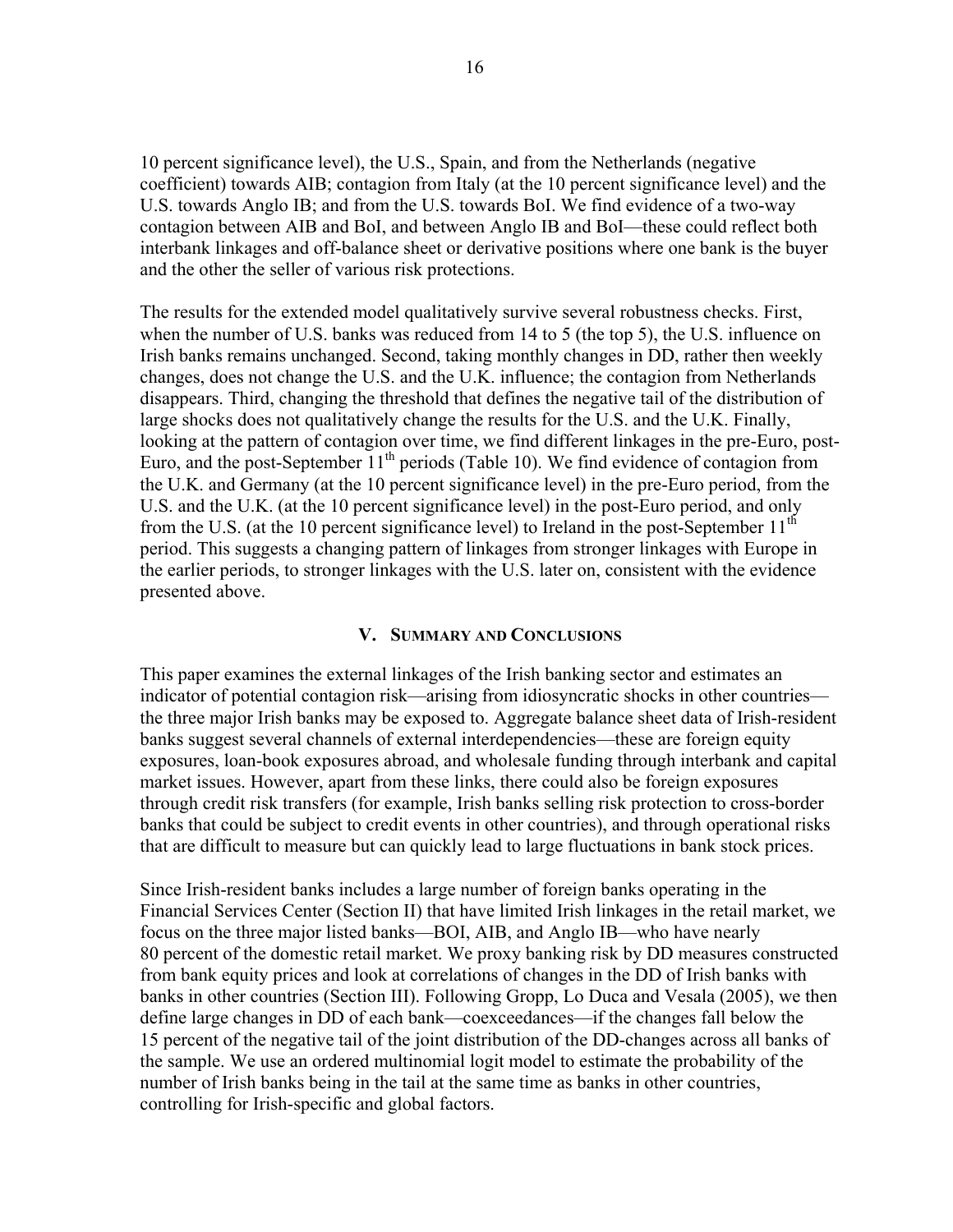There is evidence suggesting contagion from the U.S. and the U.K. to Ireland, although the size of the U.S. influence dominates that of the U.K. in almost all regressions and across many robustness checks.<sup>11</sup> There are obvious balance sheet linkages of Irish banks with the U.K. through subsidiaries. The U.S. and the U.K. also remain the major countries selling risk protection to Irish banks. From Section II, aggregate data showed that Irish-resident banks (but not necessarily the three banks in the empirical study) had positive net-asset exposures in the U.S. that could give rise to credit risk from exposure to nonbank assets, and liquidity risk from Irish banks' (net) interbank borrowing from the U.S. from mid-2004. On the other hand, Irish resident banks have very large and *negative* net-asset exposure to the U.K., suggesting that risks in Irish banks' on-balance sheet exposures to the U.K. might have been mitigated by off-balance sheet risk-protection bought from the U.K. banks. Still, both the U.S. and the U.K. have had booming property markets that the Irish banks are exposed to, and could be affected in the event of a substantial downturn in any of these markets.

Some tentative policy lessons could be drawn from the results of this exercise. The Central Bank and Financial Services Authority of Ireland (CBFSAI) may want to stress test specific categories of exposures of Irish banks to both the U.S. and the U.K. Even though linkages with the U.S. do not come out strongly from *aggregate consolidated* balance sheet exposures, there might be derivatives or other off-balance sheet exposures that the bank supervisors may need to be vigilant of. The Irish authorities may need to collect more information about types and counterparties of derivative positions and risk transfers through structured products of Irish banks, as the use of these is likely to grow rapidly in the future.<sup>12</sup> This would especially be necessary if Irish banks are buying CRT products from foreign banks (that is selling risk protection) that are in turn exposed to property markets or other loan products in the U.S. or the U.K., thus exposing the Irish banks to these markets even though there is no direct loan exposure.

Finally, some caveats apply to the econometric results. We are using equity prices of banking *groups*, and yet mainly discussing international links typically associated with banking without explicitly stating links through securities and insurance (the top two banks are also involved in insurance and securities business). We are using data available for only a small group of listed banks in each country—so it may not be representative of the system, and the banks in Ireland comprise less than 50 percent of the system in terms of total assets (although nearly 80 percent of the retail market). The number of observations experiencing large

 $\overline{a}$ 

 $11$  Econometric estimates (not reported) suggest that while there is no evidence of contagion from Europe to the U.S., the U.S. is a source of contagion not only for Ireland but also for all the other European countries. Germany seems to be mainly a receiver of contagion risk rather than a source, which is consistent with the evidence from BIS that Germany is mainly "a buyer" of risk.

 $12$  See Chan-Lau and Ong (2006) for the regulatory and supervisory initiatives taken by the U.S. OCC and the U.K. FSA in this regard.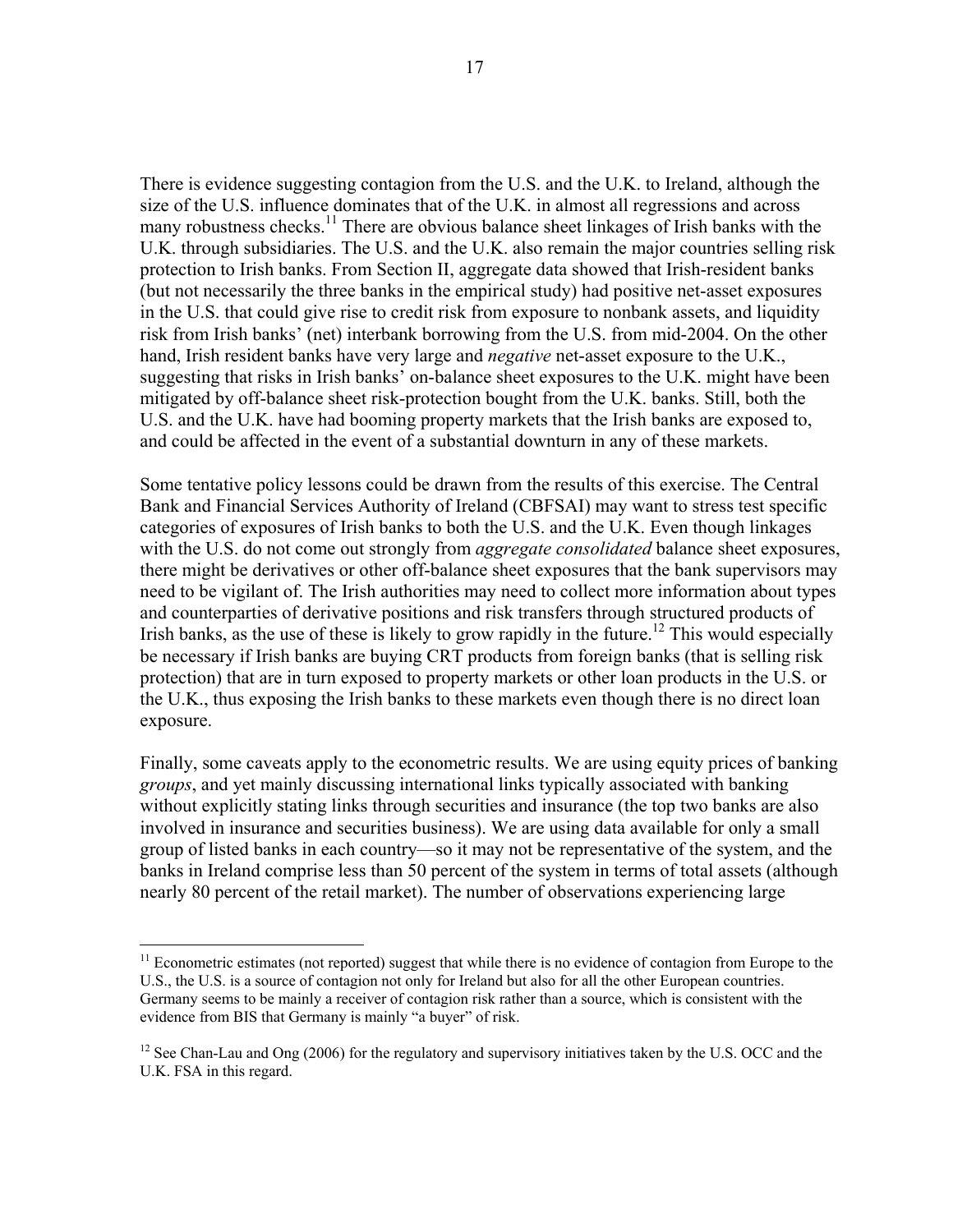shocks is low; the results could therefore be driven by the large shocks associated with the tech-bubble burst of 2000.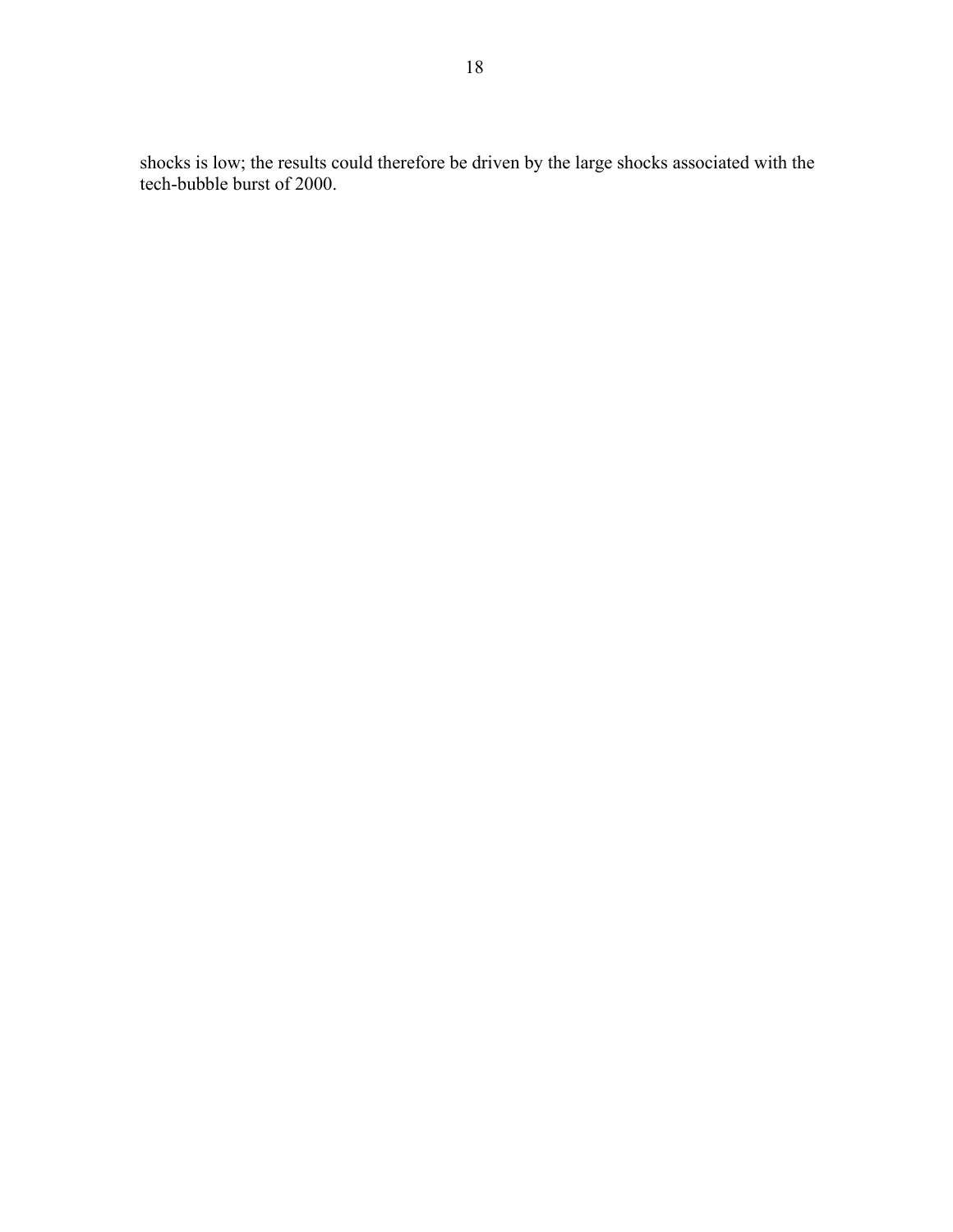#### **REFERENCES**

- Allen, F., and D. Gale, 2000, "Financial Contagion", *Journal of Political Economy* 108(1), pp.1.
- Bae, K., A. Karolyi, and R. Stulz, 2003, "A New Approach to Measuring Financial Contagion", *The Review of Financial Studies* 16(3), pp. 717.
- Black, F., and M. Scholes, 1973, "The Pricing of Options and Corporate Liabilities", *Journal of Political Economy* 81(3), pp. 637.
- Calomiris, C., and J. Mason, 2000, "Causes of U.S. Bank Distress During the Depression", *NBER Working Paper* 7919, September.
- Chan-Lau, J., and L. Ong, 2006, "The Credit Risk Transfer Market and Implications for Financial Sector Stability", in United Kingdom Selected Issues Paper, IMF Country Report No. 06/87.
- Chan-Lau, J., A. Jobert, and J. Kong, 2004, "An Option-Based Approach to Bank Vulnerabilities in Emerging Markets", *IMF Working Paper* 04/33.
- De Nicolo, G., and M. Kwast, 2002, "Systemic Risk and Financial Consolidation: Are They Related?", IMF Working Paper No. 02/55, March.
- De Nicolo, G., and A. Tieman, 2005, "Economic Integration and Financial Stability: A European Perspective", *IMF mimeo*, September.
- FitchRatings, 2005, "Global Credit Derivatives Survey: Risk Dispersion Accelerates," November.
- Freixas, X., B. Parigi, and J.C. Rochet, 2000, "Systemic Risk, Interbank Relations and Liquidity Provision by the Central Bank", *Journal of Money, Credit, and Banking* 32(3/2), pp. 611.
- Furhine, C. H., 2003, "Interbank Exposures: Quantifying the Risk of Contagion", *Journal of Money, Credit, and Banking* 35(1), pp. 111.
- Gropp, R., M. Lo Duca, and J. Vesala, 2005, "Bank Contagion in Europe", *ECB mimeo*, November.
- Gropp, R. J., and G. Moerman, 2004, "Measurement of Contagion in Bank Equity Prices", *Journal of International Money and Finance* 23, pp. 405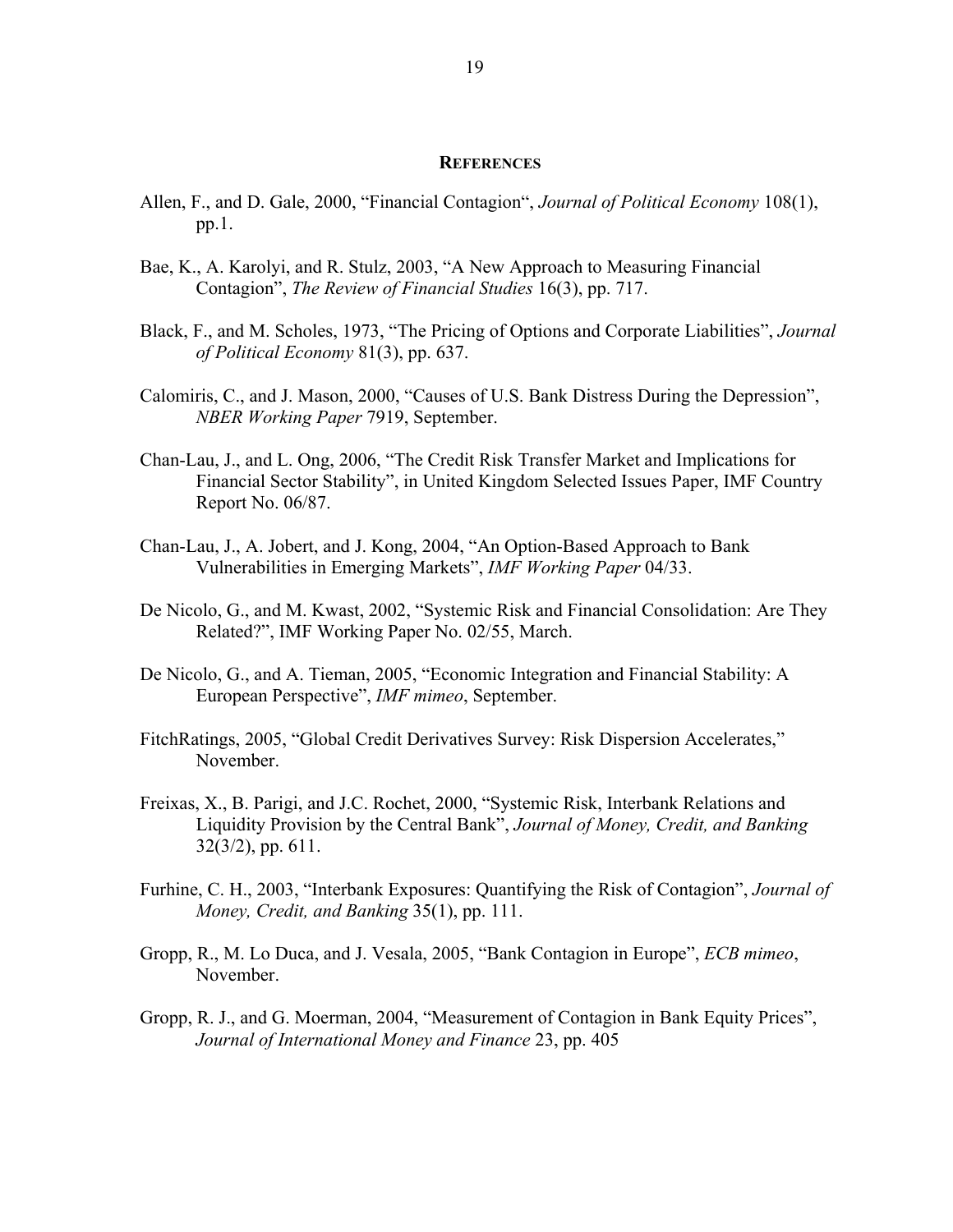- Gropp, R., J. Vesala, and G. Vulpes, 2004, "Equity and Bond Market Signals as Leading Indicators of Bank Fragility", *Journal of Money, Credit and Banking* forthcoming, June
- Merton, R. C., 1974, "On the Pricing of Corporate Debt: The Risk Structure of Interest Rates", Journal of Finance 29(2), pp. 449
- Morgan, D., 2002, "Rating Banks: Risk and Uncertainty in an Opaque Industry", *American Economic Review* 92, pp. 874
- Standard&Poor's, 2006, "Bank Industry Risk Analysis: Ireland (Republic of)," January.
- Vassalou, M., and Y. Xing, 2004, "Default Risk in Equity Returns", *Journal of Finance*, April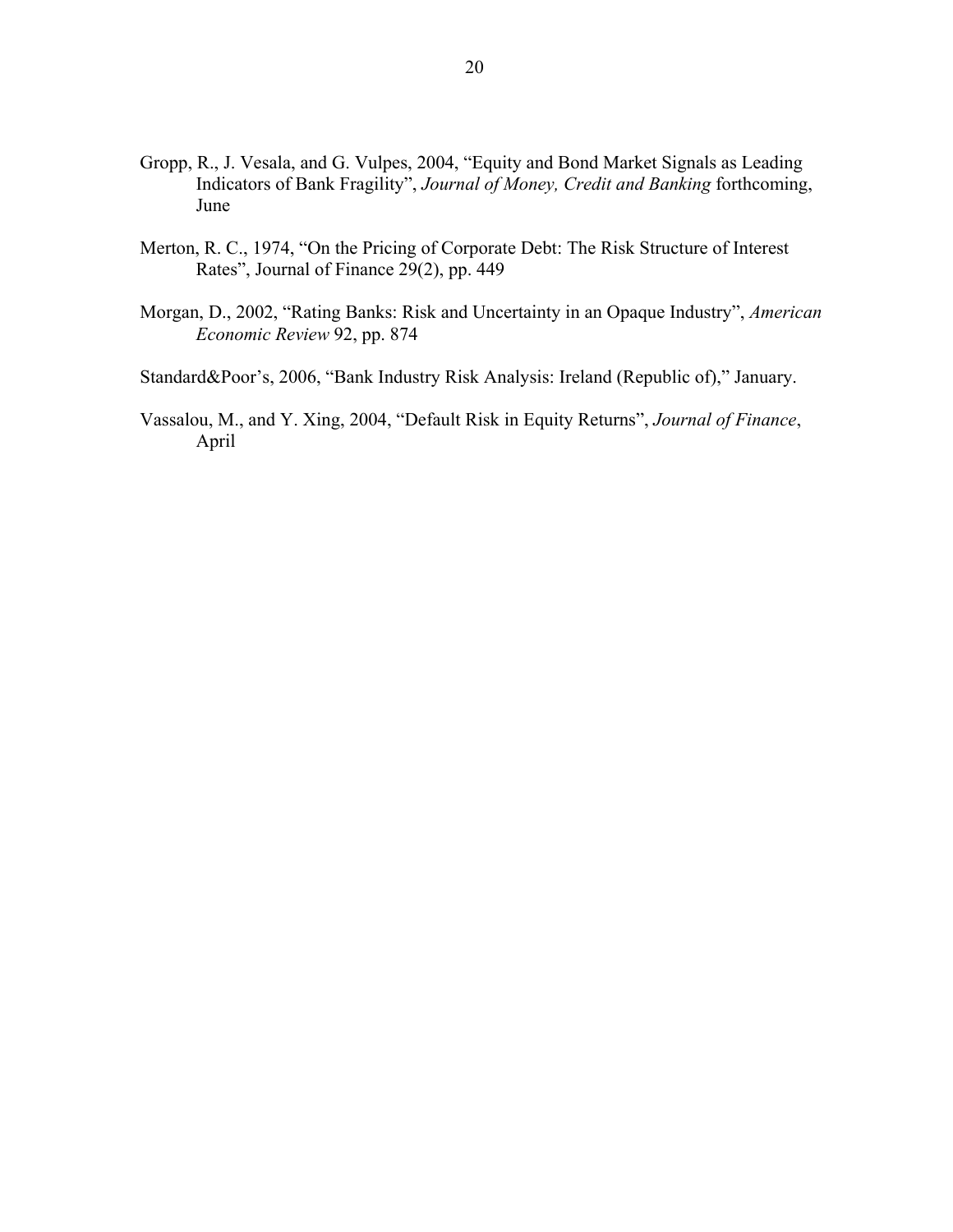

### Figure 1. International Financial Claims and Liabilities of BIS Reporting Banks Resident in Ireland

Source: BIS Table 2B Source: BIS Table 3B



Source: BIS Table 8A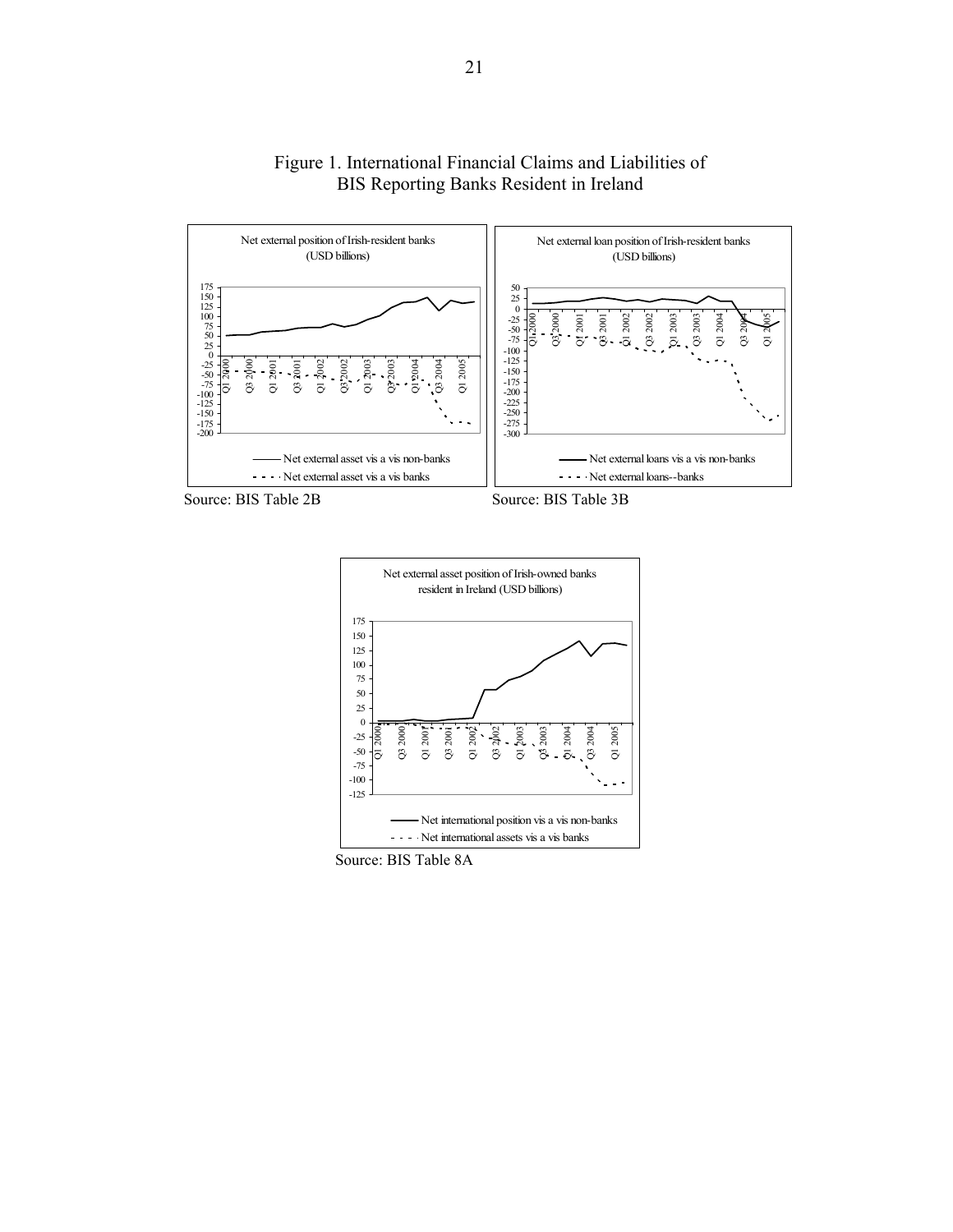

Figure 2. Ireland-Resident Banks Net Asset Position Vis-à-Vis Banks and Nonbanks in Various Countries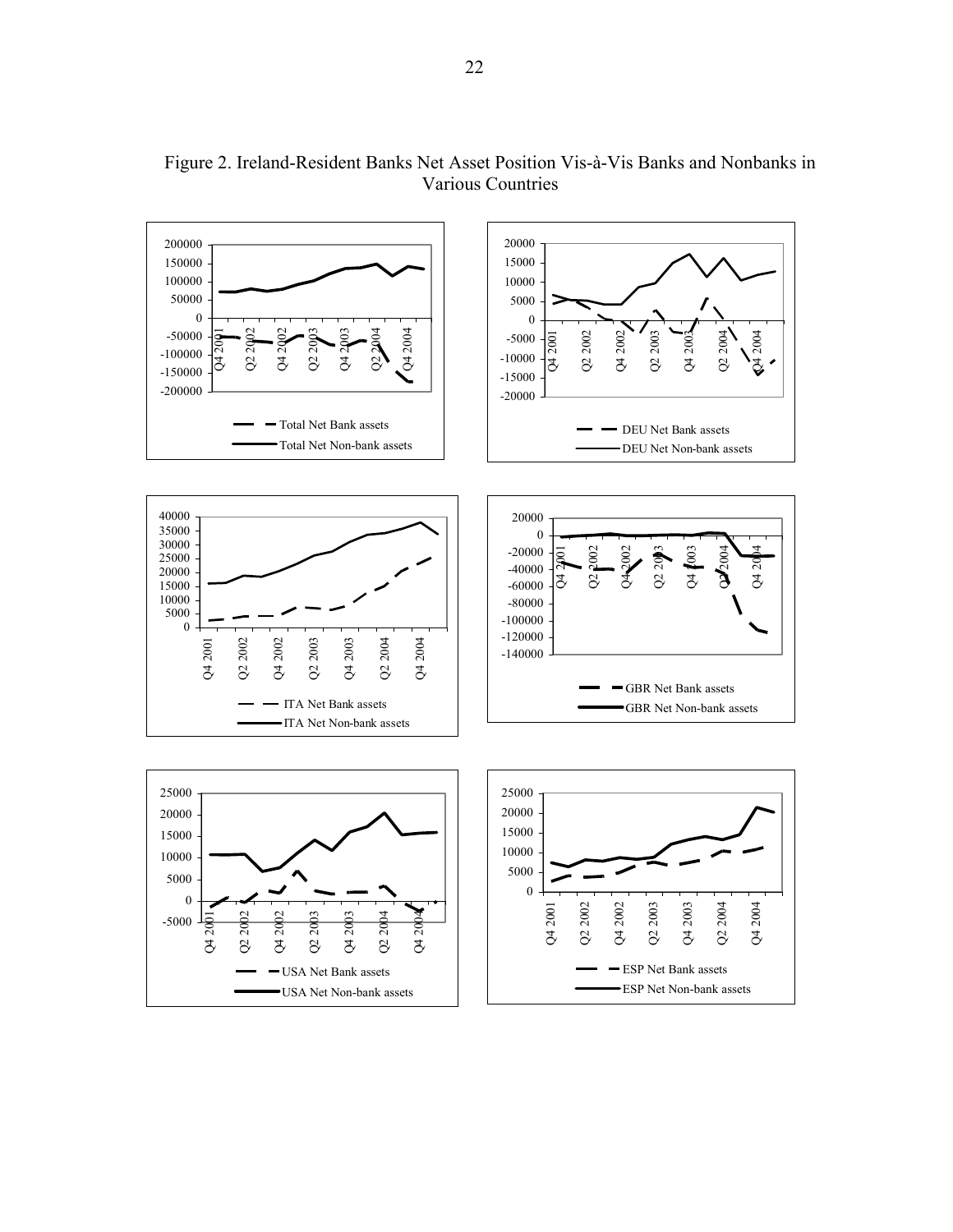

Figure 2. Ireland's Net Asset Position with Banks and Nonbanks in Other Countries (Contd)

Source: BIS, Staff estimates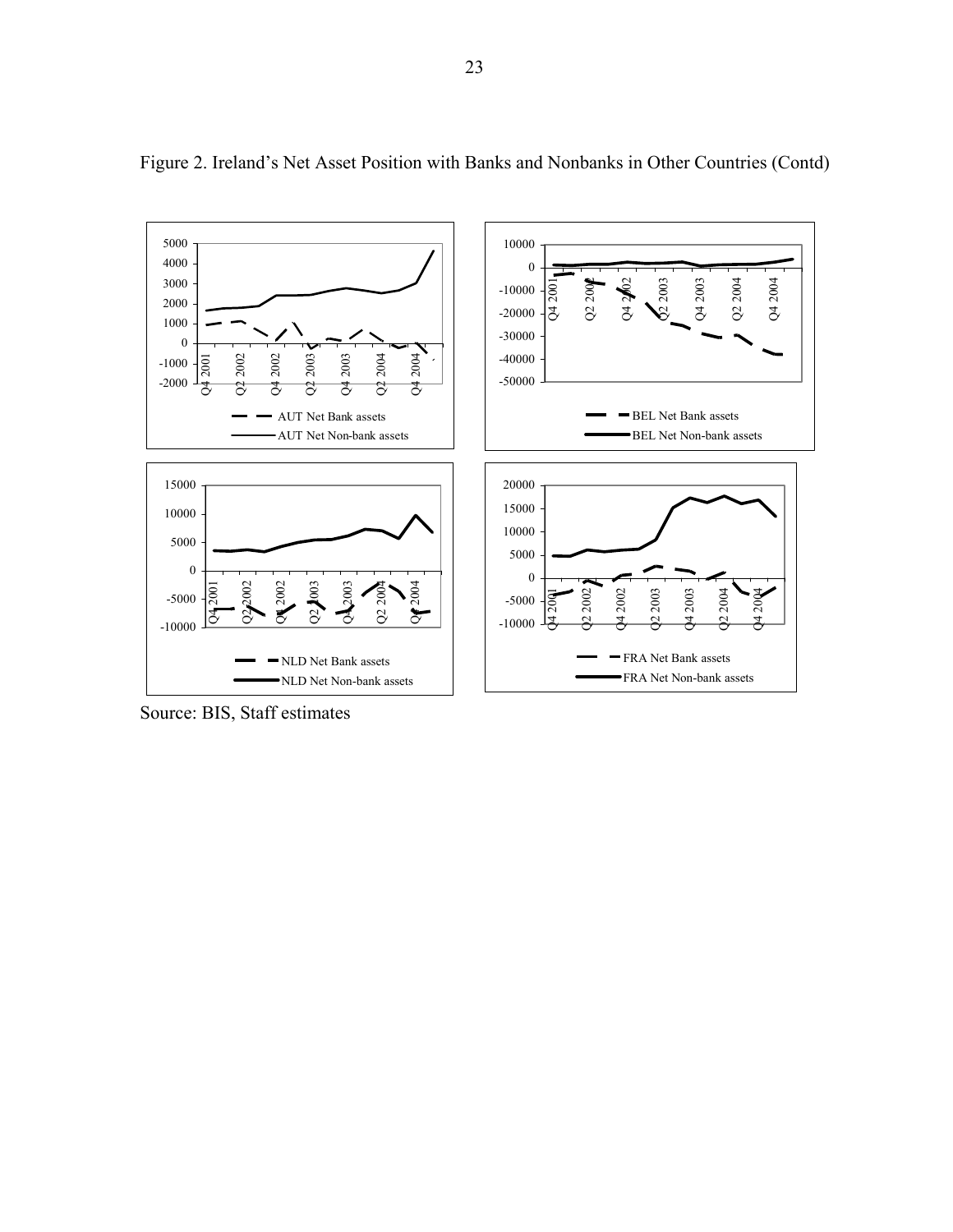

 $\cdots$  France ——Germany —— UK ---- US

Figure 3. Consolidated Claims from BIS Data

Source: BIS Table 9B



Source: BIS Table 9B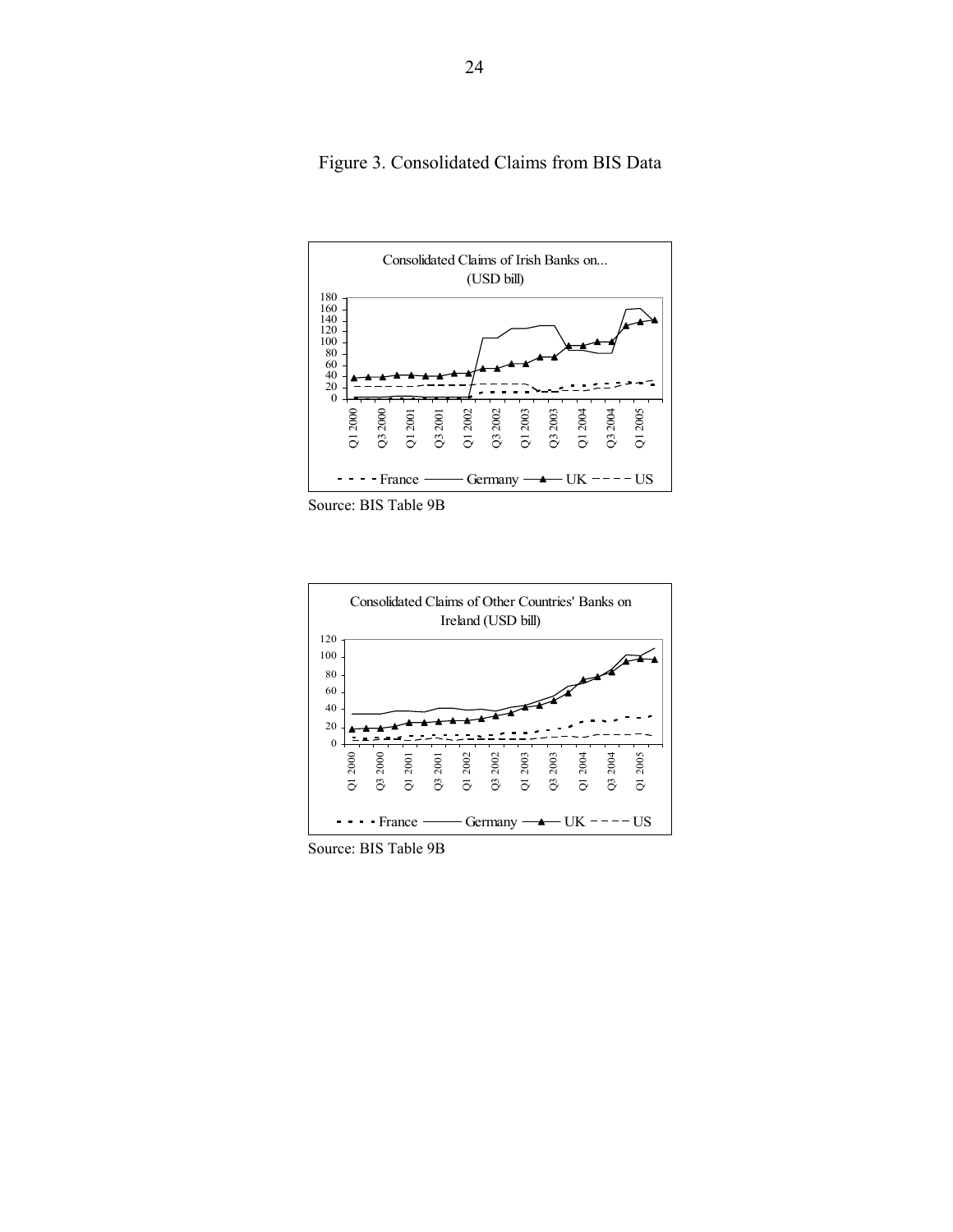

25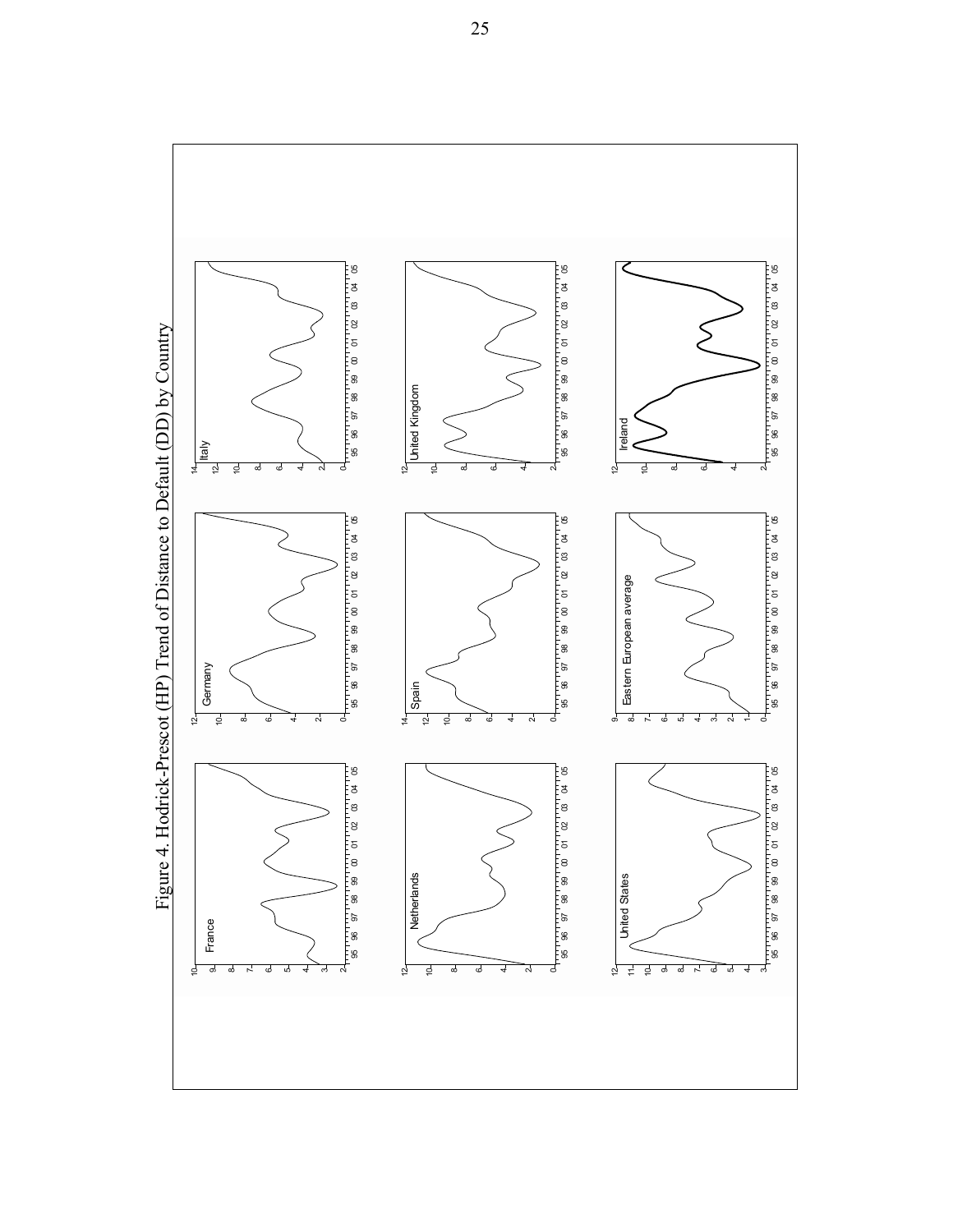

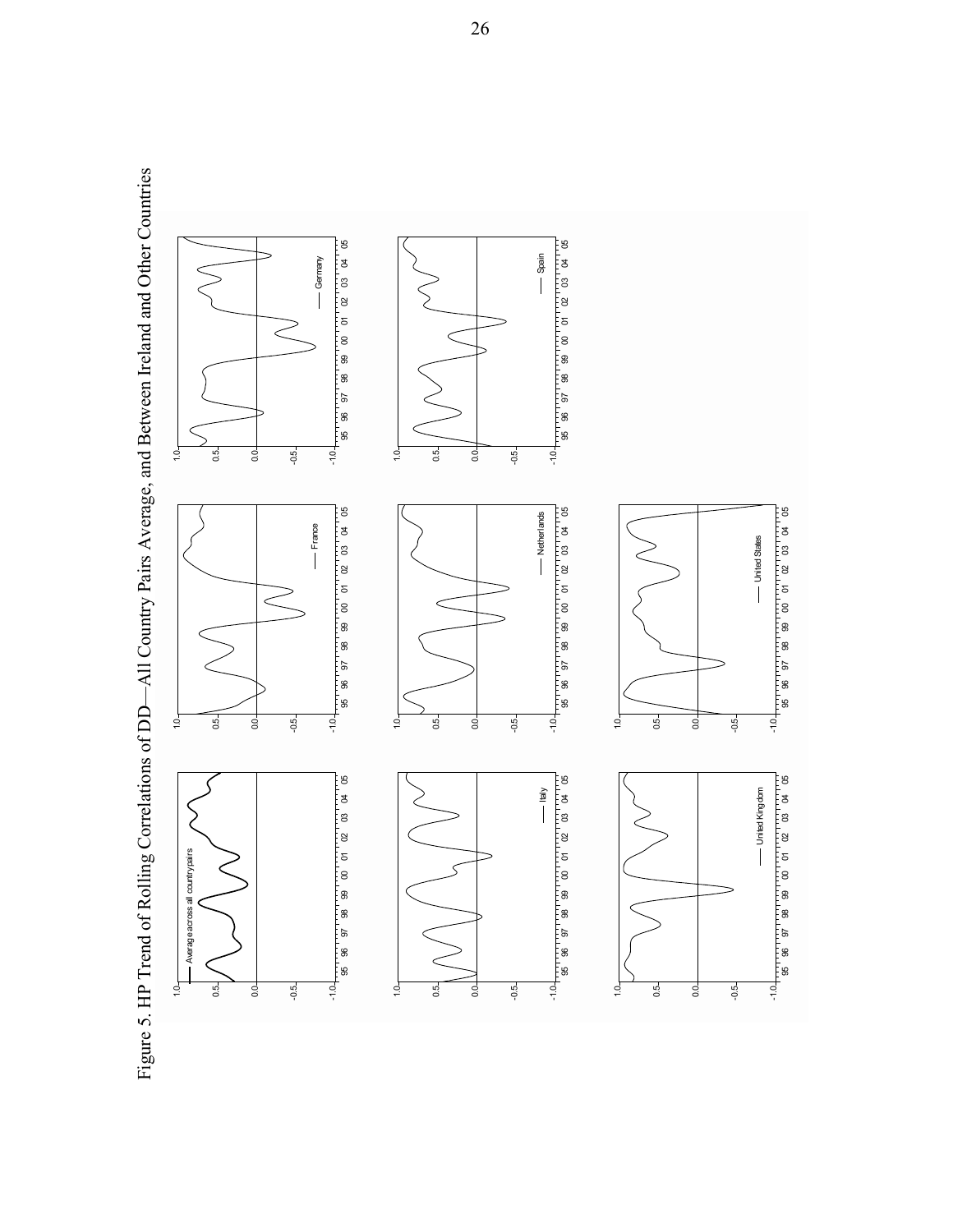

27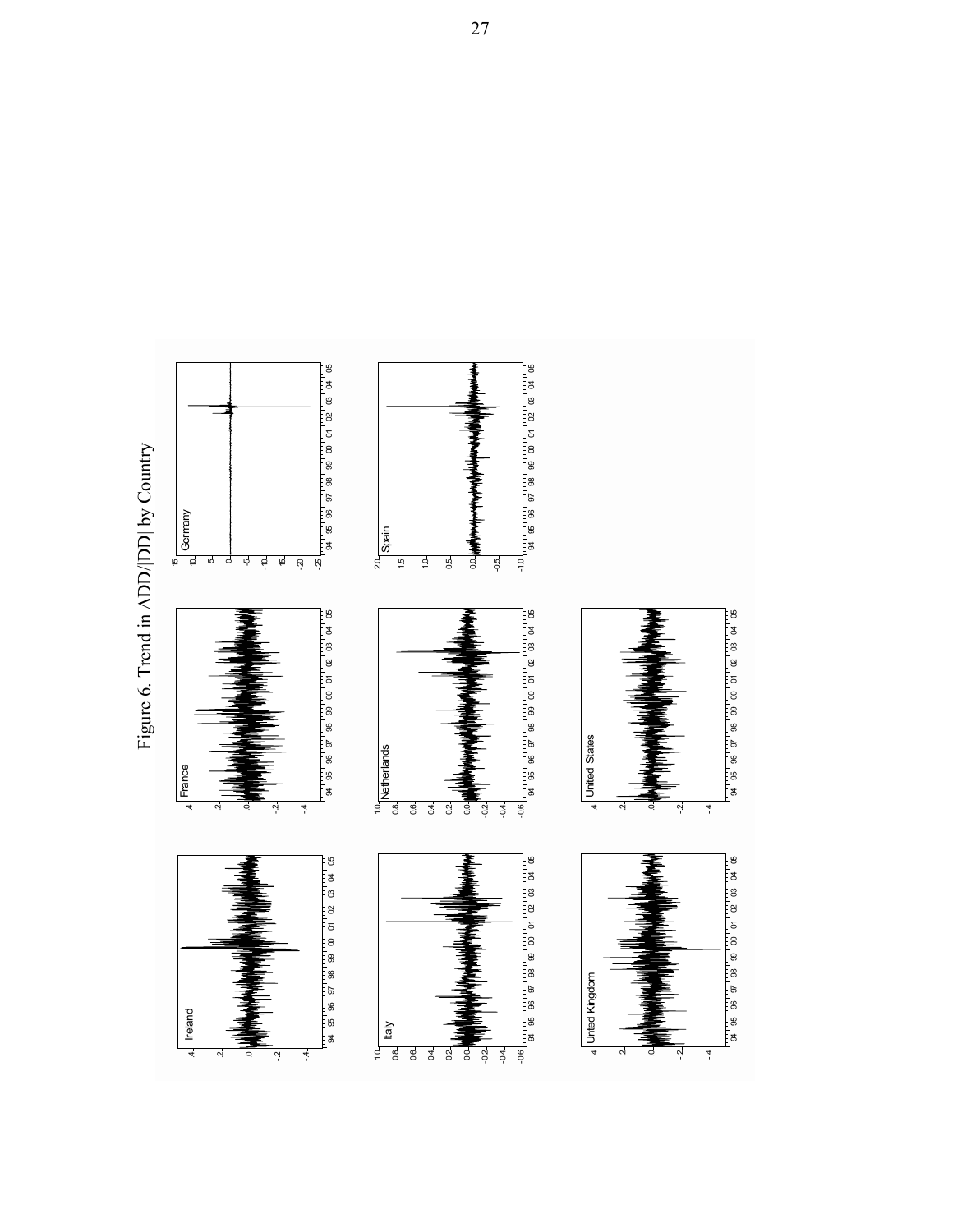

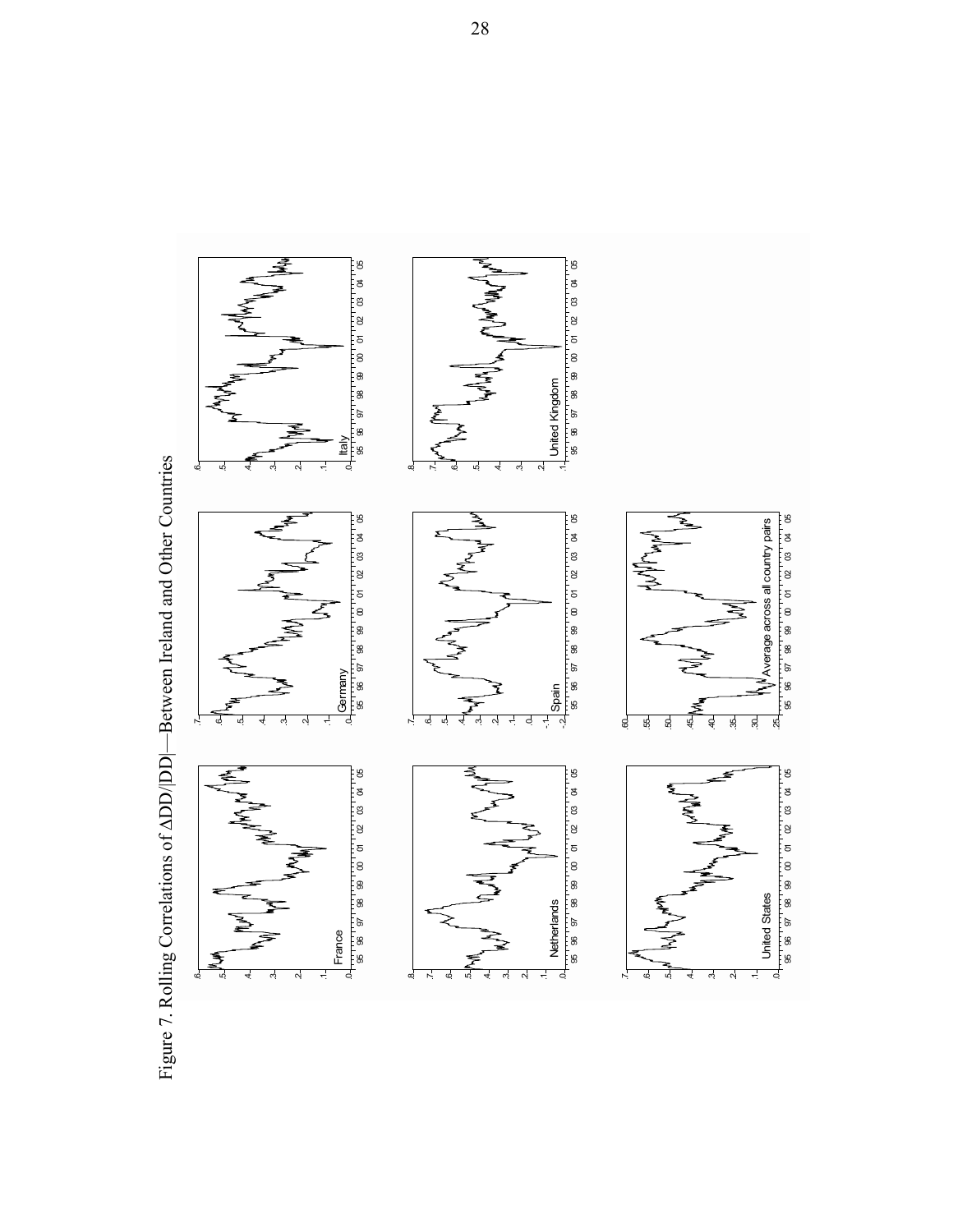|        |     | <b>Ireland</b>          |                |    |         |
|--------|-----|-------------------------|----------------|----|---------|
| Period |     | Number of coexceedances |                |    |         |
|        | 0   |                         | $\overline{2}$ | 3  | $1+2+3$ |
| 1994   | 180 | 45                      | 30             | 5  | 80      |
| 1995   | 213 | 15                      | 8              | 3  | 26      |
| 1996   | 219 | 36                      | 6              |    | 43      |
| 1997   | 231 | 17                      | 8              | 5  | 30      |
| 1998   | 197 | 37                      | 13             | 14 | 64      |
| 1999   | 150 | 74                      | 26             | 11 | 111     |
| 2000   | 141 | 58                      | 48             | 13 | 119     |
| 2001   | 172 | 50                      | 25             | 14 | 89      |
| 2002   | 192 | 46                      | 19             | 4  | 69      |
| 2003   | 185 | 62                      | 14             | 0  | 76      |
| 2004   | 223 | 28                      | 6              | 5  | 39      |
| 2005   | 205 | 29                      |                | 0  | 30      |

Figure 8. Time Pattern of Coexceedances in Ireland (in number of days each year)



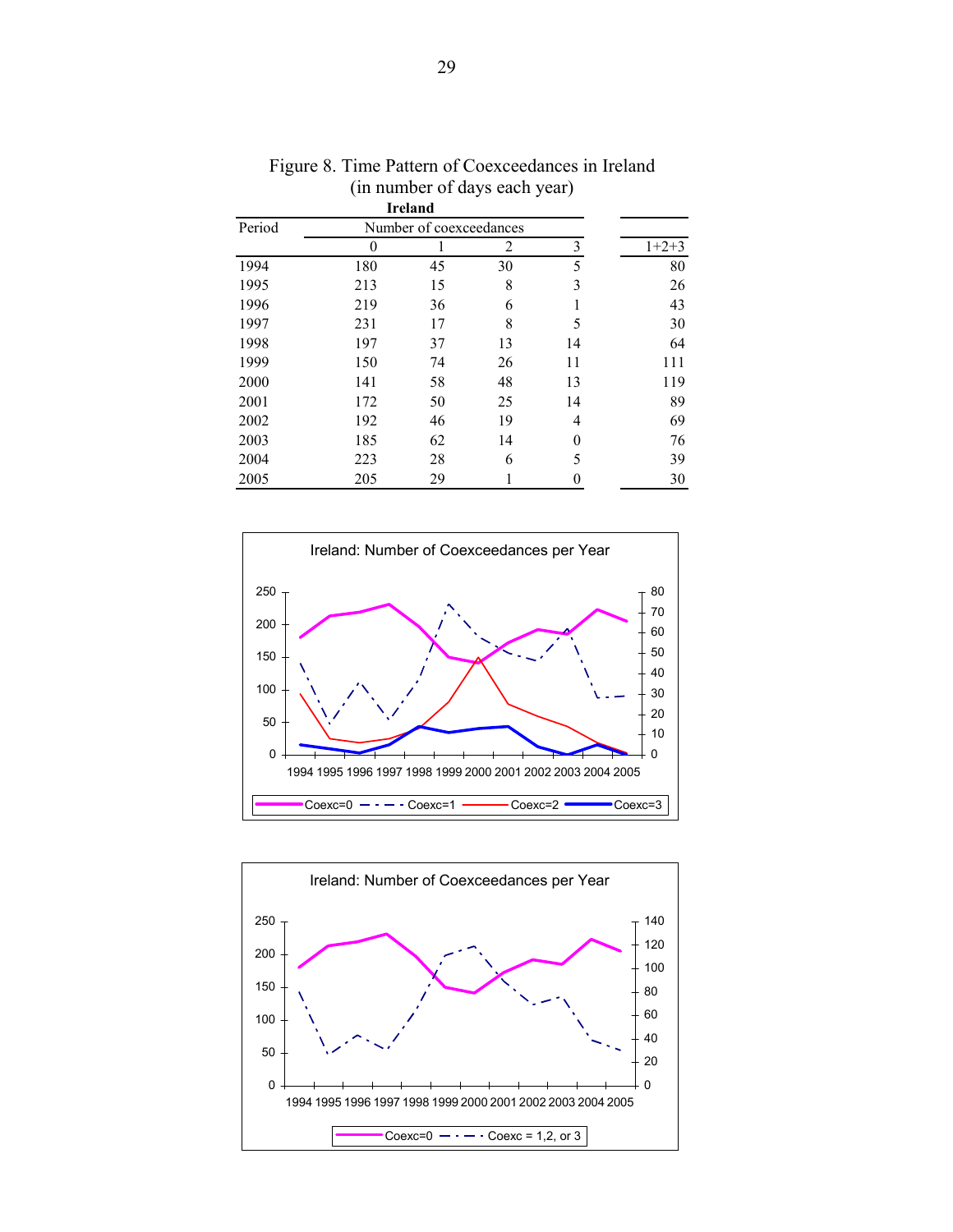

Figure 9. Relative Size of Contagion from the U.S. to other Euro-Area Countries 1/

1/ The black patches show the relative size of the U.S. influence benchmarked against the U.K influence. For example, for IRL it is 0.27/|0.13|=2.1. For Italy, Netherlands and the U.K., only the U.S. coefficient is shown, since the U.K. coefficient was not significant for Italy and the Netherlands, and not applicable for the U.K..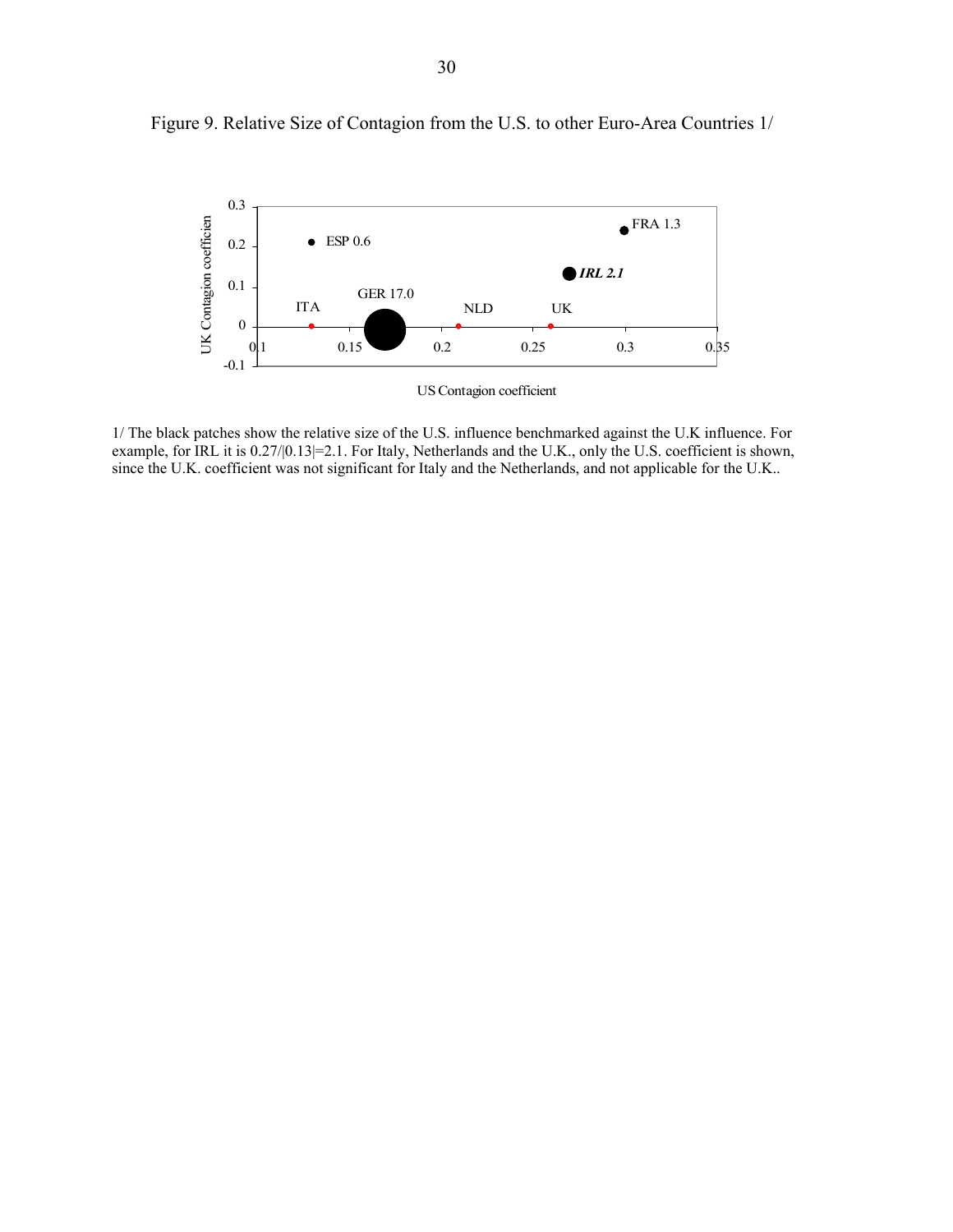|                                | Country                      | Company                | Stake<br>1/ | Total asset of the<br>company (USD<br>mill) |
|--------------------------------|------------------------------|------------------------|-------------|---------------------------------------------|
| Allied Irish Bank (AIB)        |                              |                        |             |                                             |
|                                | United                       |                        |             |                                             |
|                                | Kingdom                      | AIB Group $(U.K.)$ Plc | <b>WO</b>   | 25,592                                      |
|                                |                              | Euroclear Plc          | n.a.        | 13,053                                      |
|                                | Poland<br>United             | Bank Zachodni          | 70.47       | 9,225                                       |
|                                | <b>States</b>                | M&T Bank Corp          | 22.82       | 52,939                                      |
| Bank of Ireland (BI)           |                              |                        |             |                                             |
|                                | United<br>Kingdom            | BI U.K. Holdings Plc   | n.a.        | 40,332                                      |
| Anglo Irish Bank (Anglo IB) 2/ |                              |                        |             |                                             |
|                                | <b>Netherlands</b><br>United | Steenwal BV            | 100         | 69                                          |
|                                | Kingdom $3/$                 | Anglo Irish Limited    | 100         | n.a.                                        |
|                                |                              |                        |             |                                             |

#### Table 1. Equity Exposure of Irish Banks, 2004

Source: Bankscope.

1/ In percentage. WO refers to "Wholly-owned". Only significant equity participation (>20 percent) or companies bigger than USD5 billion are reported here.

2/ There are stakes in Austria and Switzerland for which only limited information is available. Also, Anglo Irish Bank operates in the U.S. commercial property loan market through a representative office.

3/ Stakes in the U.K. also include Anglo Irish Capital U.K. Limited Partnership, CDB (U.K.), Anglo Irish Property Lending Limited, Anglo Irish Asset Financial Place etc.

|           | AIB | BOI  | Anglo I.B.     |
|-----------|-----|------|----------------|
| Ireland   | 64  |      | 54             |
| U.K.      | 28  | 44   | 4 <sub>1</sub> |
| <b>US</b> |     | n.a. |                |
| Poland    |     | n.a. | n.a.           |

| Table 2. Overseas exposure as Percent of loan book, 2004 |  |  |  |
|----------------------------------------------------------|--|--|--|
|----------------------------------------------------------|--|--|--|

Source: Moody's Banking System Outlook, October 2005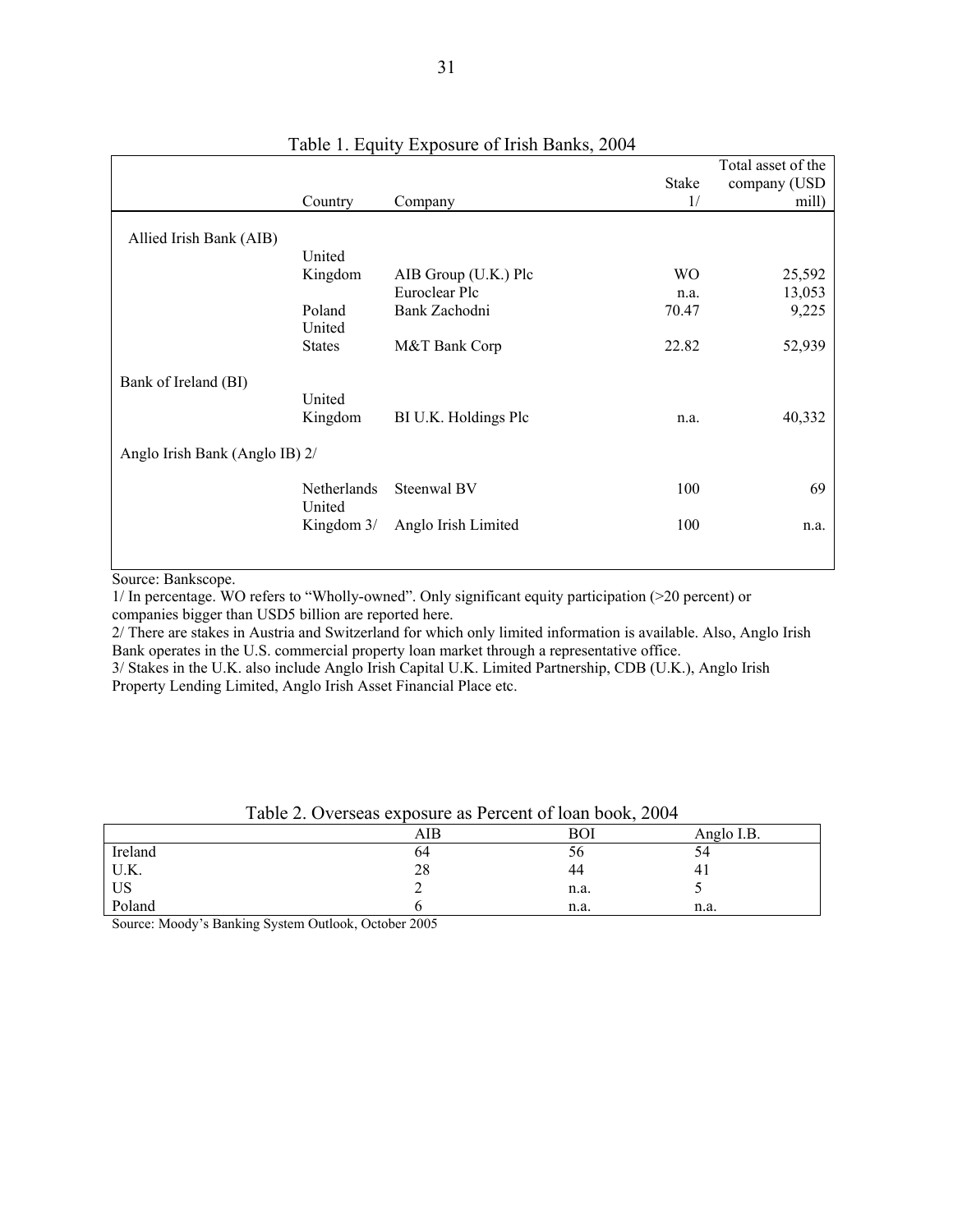|  | Table 3. Sample Banks |  |
|--|-----------------------|--|
|--|-----------------------|--|

| $\mathbf{1}$   | <b>ALLIED IRISH BANKS</b>       | <b>IRELAND</b> |
|----------------|---------------------------------|----------------|
| $\overline{2}$ | ANG.IR.BK                       | <b>IRELAND</b> |
| $\overline{3}$ | <b>BANK OF IRELAND</b>          | <b>IRELAND</b> |
| $\overline{4}$ | <b>CITIGROUP</b>                | <b>USA</b>     |
| 5              | <b>BANK OF AMERICA</b>          | <b>USA</b>     |
| 6              | JP MORGAN CHASE & CO.           | <b>USA</b>     |
| 7              | WELLS FARGO & CO                | <b>USA</b>     |
| 8              | <b>WACHOVIA</b>                 | <b>USA</b>     |
| 9              | <b>US BANCORP</b>               | <b>USA</b>     |
| 10             | <b>SUNTRUST BANKS</b>           | <b>USA</b>     |
| 11             | NAT.CITY                        | <b>USA</b>     |
| 12             | <b>BANK OF NEW YORK</b>         | <b>USA</b>     |
| 13             | BB & T                          | <b>USA</b>     |
| 14             | FIFTH THIRD BANCORP             | <b>USA</b>     |
| 15             | STATE STREET CORP.              | <b>USA</b>     |
| 16             | <b>KEYCORP</b>                  | <b>USA</b>     |
| 17             | PNC FINL.SVS.GP.                | <b>USA</b>     |
| 18             | <b>BARCLAYS</b>                 | <b>UK</b>      |
| 19             | HSBC HDG. (ORD \$0.50)          | UK.            |
| 20             | LLOYDS TSB GP.                  | UK             |
| 21             | RYL.BK.OF SCTL.                 | <b>UK</b>      |
| 22             | STD.CHARTERED                   | UK             |
| 23             | <b>BANKGESELLSCHAFT BERLIN</b>  | <b>GERMANY</b> |
| 24             | BAYER.HYPO-UND-VBK.             | <b>GERMANY</b> |
| 25             | <b>COMMERZBANK</b>              | <b>GERMANY</b> |
| 26             | <b>DEUTSCHE BANK</b>            | <b>GERMANY</b> |
| 27             | <b>BNP PARIBAS</b>              | <b>FRANCE</b>  |
| 28             | <b>SOCIETE GENERALE</b>         | <b>FRANCE</b>  |
| 29             | BANCO ESPANOL DE CREDITO        | <b>SPAIN</b>   |
| 30             | 'BANCO POPULAR ESPANOL'         | <b>SPAIN</b>   |
| 31             | BANCO SANTANDER CENTRAL HISPANO | <b>SPAIN</b>   |
| 32             | <b>BBV ARGENTARIA</b>           | <b>SPAIN</b>   |
| 33             | ABN AMRO HOLDING                | NETHERLANDS    |
| 34             | <b>FORTIS (AMS)</b>             | NETHERLANDS    |
| 35             | UNICREDITO ITALIANO             | <b>ITALY</b>   |
| 36             | <b>SAN PAOLO IMI</b>            | <b>ITALY</b>   |
| 37             | <b>CAPITALIA</b>                | <b>ITALY</b>   |
| 38             | <b>BANCA INTESA</b>             | <b>ITALY</b>   |
| 39             | <b>BANCA INTESA RNC</b>         | <b>ITALY</b>   |
| 40             | UNICREDITO ITALIANO RNC         | <b>ITALY</b>   |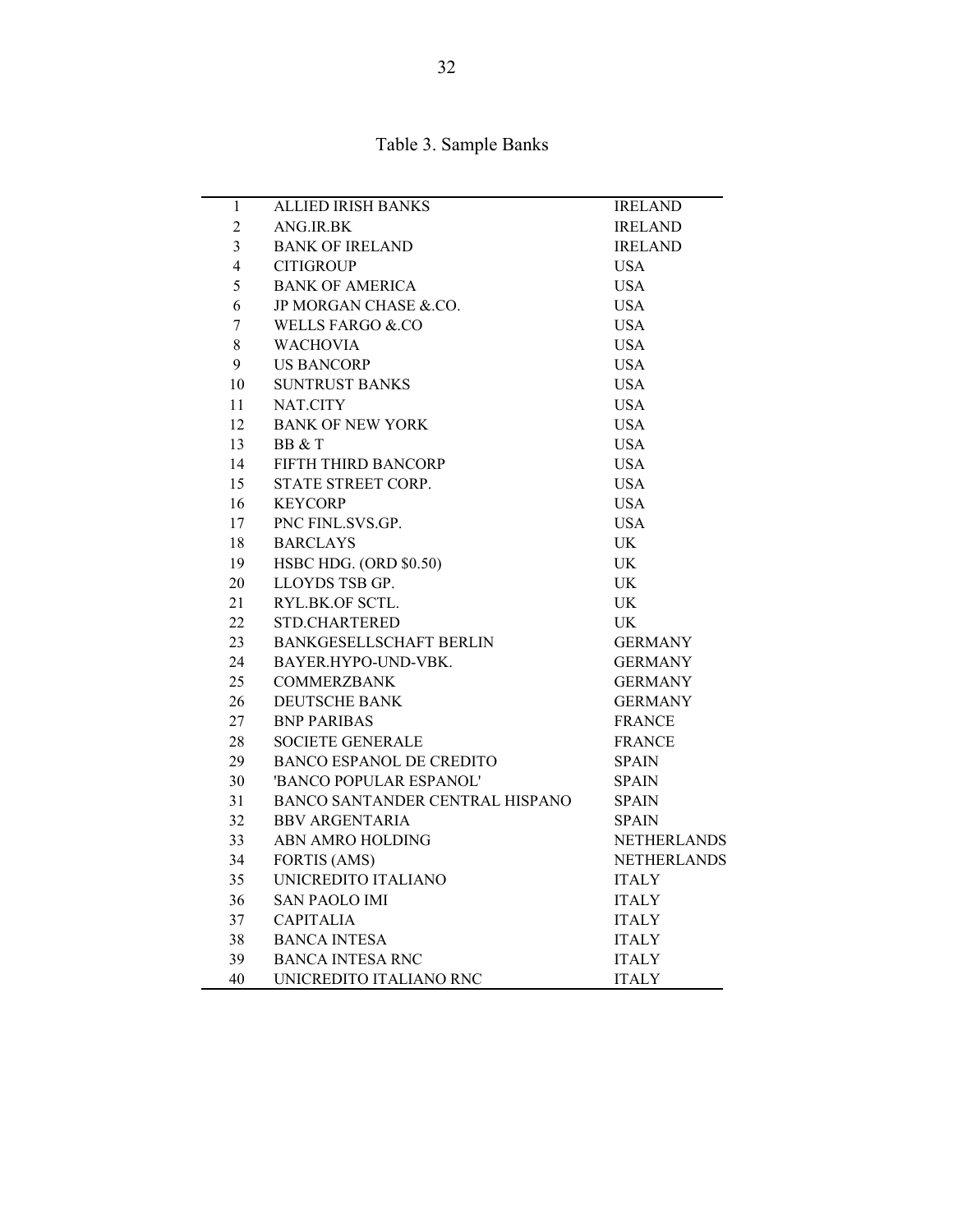| Ireland and | 1994-2005 | Pre-Euro<br>1994-1998 | Post-Euro<br>1999-2001 | Post-Sept. $11^{\text{th}}$<br>2001-2005 |
|-------------|-----------|-----------------------|------------------------|------------------------------------------|
| France      | 0.31      | 0.34                  | $-0.53$                | 0.89                                     |
| Germany     | 0.64      | 0.61                  | $-0.69$                | 0.81                                     |
| Italy       | 0.50      | 0.37                  | 0.18                   | 0.88                                     |
| Netherlands | 0.71      | 0.61                  | $-0.39$                | 0.94                                     |
| U.K.        | 0.81      | 0.68                  | 0.63                   | 0.92                                     |
| <b>US</b>   | 0.73      | 0.45                  | 0.83                   | 0.76                                     |
| Spain       | 0.76      | 0.74                  | $-0.37$                | 0.91                                     |
| East Europe | 0.03      | $-0.12$               | $-0.71$                | 0.81                                     |

Table 4. Correlations in DDs

Table 5. Correlations in Percentage Change in DDs

| Ireland and | 1994-2005 | Pre-Euro<br>1994-1998 | Post-Euro<br>1999-2001 | Post-Sept. $11^{th}$<br>2001-2005 |
|-------------|-----------|-----------------------|------------------------|-----------------------------------|
| France      | 0.32      | 0.43                  | 0.17                   | 0.42                              |
| Germany     | 0.08      | 0.45                  | 0.17                   | 0.12                              |
| Italy       | 0.31      | 0.36                  | 0.26                   | 0.37                              |
| Netherlands | 0.31      | 0.47                  | 0.23                   | 0.32                              |
| U.K.        | 0.45      | 0.60                  | 0.37                   | 0.44                              |
| <b>US</b>   | 0.36      | 0.50                  | 0.28                   | 0.34                              |
| Spain       | 0.27      | 0.41                  | 0.19                   | 0.33                              |
| East Europe | 0.02      | 0.03                  | $-0.00$                | 0.26                              |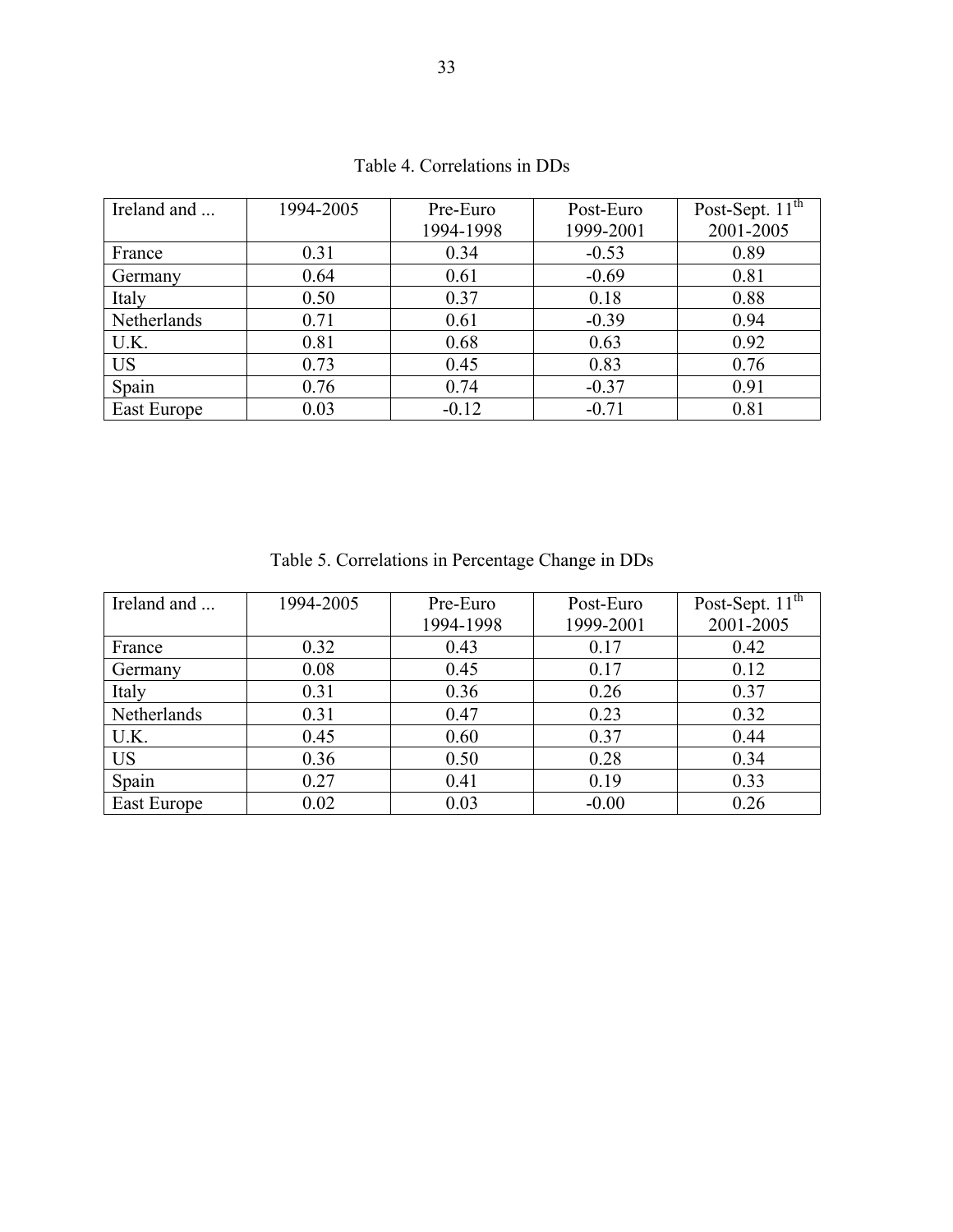| Variable                                                                  | Definition                                                                                 | $\mathbf{a}$  | Mean | Median | <b>Std Dev</b> | Мin       | Max    |
|---------------------------------------------------------------------------|--------------------------------------------------------------------------------------------|---------------|------|--------|----------------|-----------|--------|
| Bank-specific variables                                                   | Distance to default of bank i in time t                                                    | 123,304       | 5.19 | 5.00   | 2.33           | $-2.16$   | 27.17  |
| ತ್ರ                                                                       |                                                                                            |               |      |        |                |           |        |
| $\Delta \rm{d}_{\rm{d}_{\rm{t}}}/\left \rm{d}_{\rm{d}_{\rm{t-1}}}\right $ | the distance to default<br>Percentage change in                                            | 123,104       | 0.02 | 0.00   | 3.15           | $-236.53$ | 895.32 |
| Country-specific variables                                                |                                                                                            |               |      |        |                |           |        |
| Coexceedances IRL                                                         | Number of banks in the 15th percentile negative tail of $\Delta dd_{ii}/ dd_{ii} $ in IRL  | 3,105         | 0.36 | 0.00   | 0.71           | 0.00      | 3.00   |
| Coexceedances US                                                          | Number of banks in the 15th percentile negative tail of $\Delta dd_{ii}/ dd_{i+1} $ in US  | 3,105         | 1.76 | 0.00   | 2.88           | 0.00      | 14.00  |
| Coexceedances UK                                                          | Number of banks in the 15th percentile negative tail of $\Delta dd_{ii}/ dd_{i+1} $ in UK  | 3,105         | 0.78 | 0.00   | 1.24           | 0.00      | 5.00   |
| Coexceedances GER                                                         | Number of banks in the 15th percentile negative tail of $\Delta dd_{ii}/ dd_{ii}  $ in GER | 3,105         | 0.79 | 0.00   | 1.08           | 0.00      | 4.00   |
| Coexceedances FR                                                          | Number of banks in the 15th percentile negative tail of $\Delta dd_{ii}/ dd_{ii} $ in FR   | 3,105         | 0.33 | 0.00   | 0.64           | 0.00      | 2.00   |
| Coexceedances SPA                                                         | Number of banks in the 15th percentile negative tail of $\Delta dd_{ii}/ dd_{i}  $ in SPA  | 3,105         | 0.46 | 0.00   | 0.86           | 0.00      | 4.00   |
| Coexceedances NL                                                          | Number of banks in the 15th percentile negative tail of $\Delta dd_{ii}/ dd_{ii-1} $ in NL | 3,105         | 0.32 | 0.00   | 0.59           | 0.00      | 2.00   |
| Coexceedances IT                                                          | Number of banks in the 15th percentile negative tail of $\Delta dd_{ii}/ dd_{i+1} $ in IT  | 3,105         | 1.13 | 0.00   | 1.56           | 0.00      | 6.00   |
| Memo items                                                                |                                                                                            | Cut-off point |      |        |                |           |        |
| negative 15th percentile of $\Delta dd_{ii}/ dd_{i+1} $                   |                                                                                            | $-0.070$      |      |        |                |           |        |

Table 6. Variable Description and Summary Statistics Table 6. Variable Description and Summary Statistics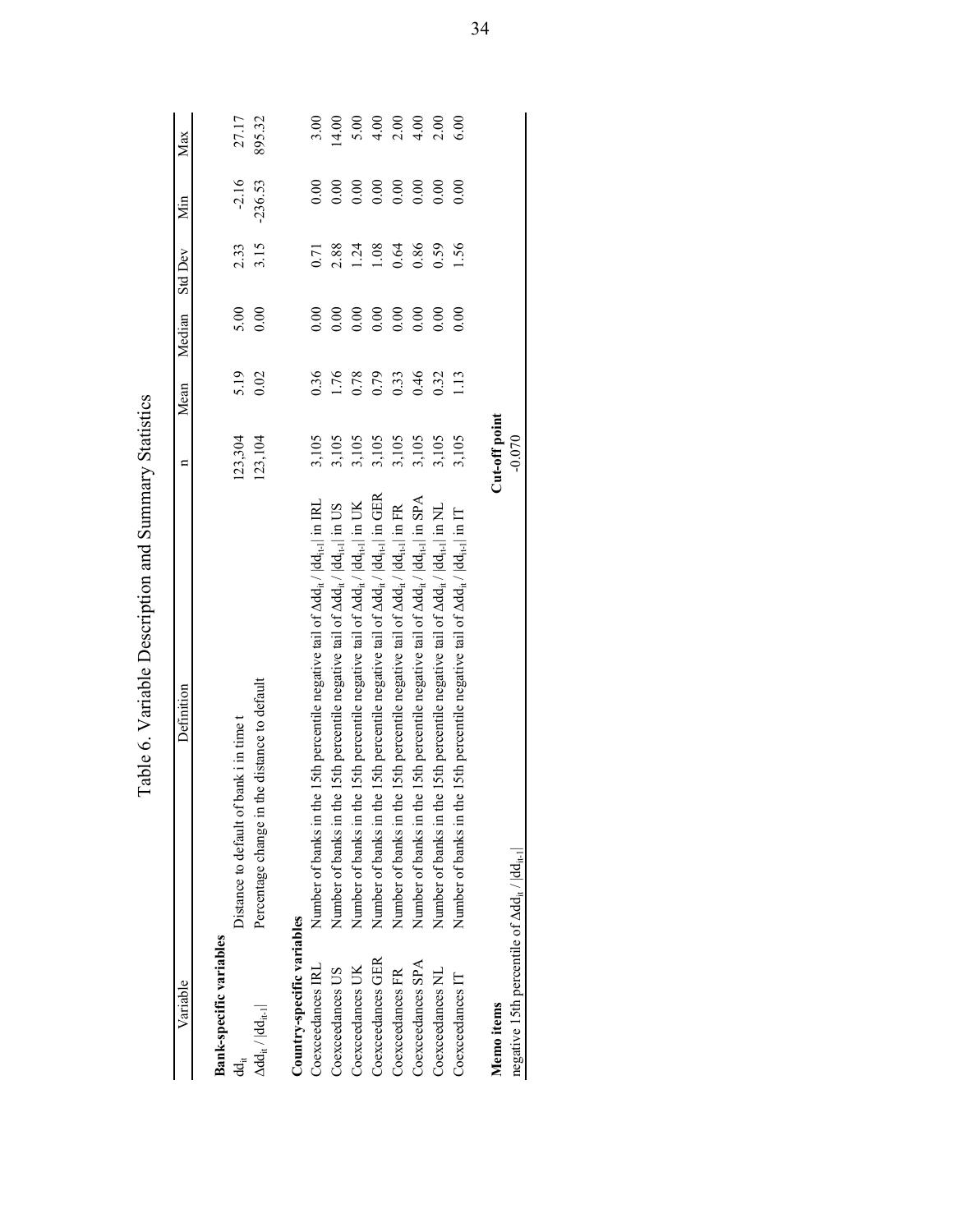|               | Number   | Maximur          |                                          | $\alpha$ bexceedances $= 0$                        | oexceedar     | $_{10}$ es $=$                                     |                              | $\frac{1}{2}$ oexceedances >=                           |
|---------------|----------|------------------|------------------------------------------|----------------------------------------------------|---------------|----------------------------------------------------|------------------------------|---------------------------------------------------------|
|               | of banks | of coexceedances | Count                                    | Percent                                            | Count         | Percent                                            | Count                        | Percent                                                 |
| RELAND        |          |                  |                                          |                                                    |               |                                                    |                              |                                                         |
|               |          |                  |                                          |                                                    |               |                                                    |                              |                                                         |
|               |          |                  | 2329<br>1616<br>1718<br>17353<br>2335394 | 75.01<br>52.05<br>52.33<br>53.38<br>52.34<br>53.34 | $78888898377$ | 16.01<br>16.04<br>17.32<br>14.81<br>19.68<br>19.68 | $279.787720$<br>$279.787720$ | 8.99<br>11.92<br>20.55<br>20.35<br>9.18<br>5.83<br>6.83 |
| <b>GERMAN</b> |          |                  |                                          |                                                    |               |                                                    |                              |                                                         |
| FRANCE        |          |                  |                                          |                                                    |               |                                                    |                              |                                                         |
| <b>SPAIN</b>  |          |                  |                                          |                                                    |               |                                                    |                              |                                                         |
| NETHERLAND'   |          |                  |                                          |                                                    |               |                                                    |                              |                                                         |
| <b>TALY</b>   |          |                  |                                          |                                                    |               |                                                    |                              |                                                         |
| $\cot$        |          |                  |                                          |                                                    |               |                                                    |                              |                                                         |

Table 7. Description of the Sample by Country Table 7. Description of the Sample by Country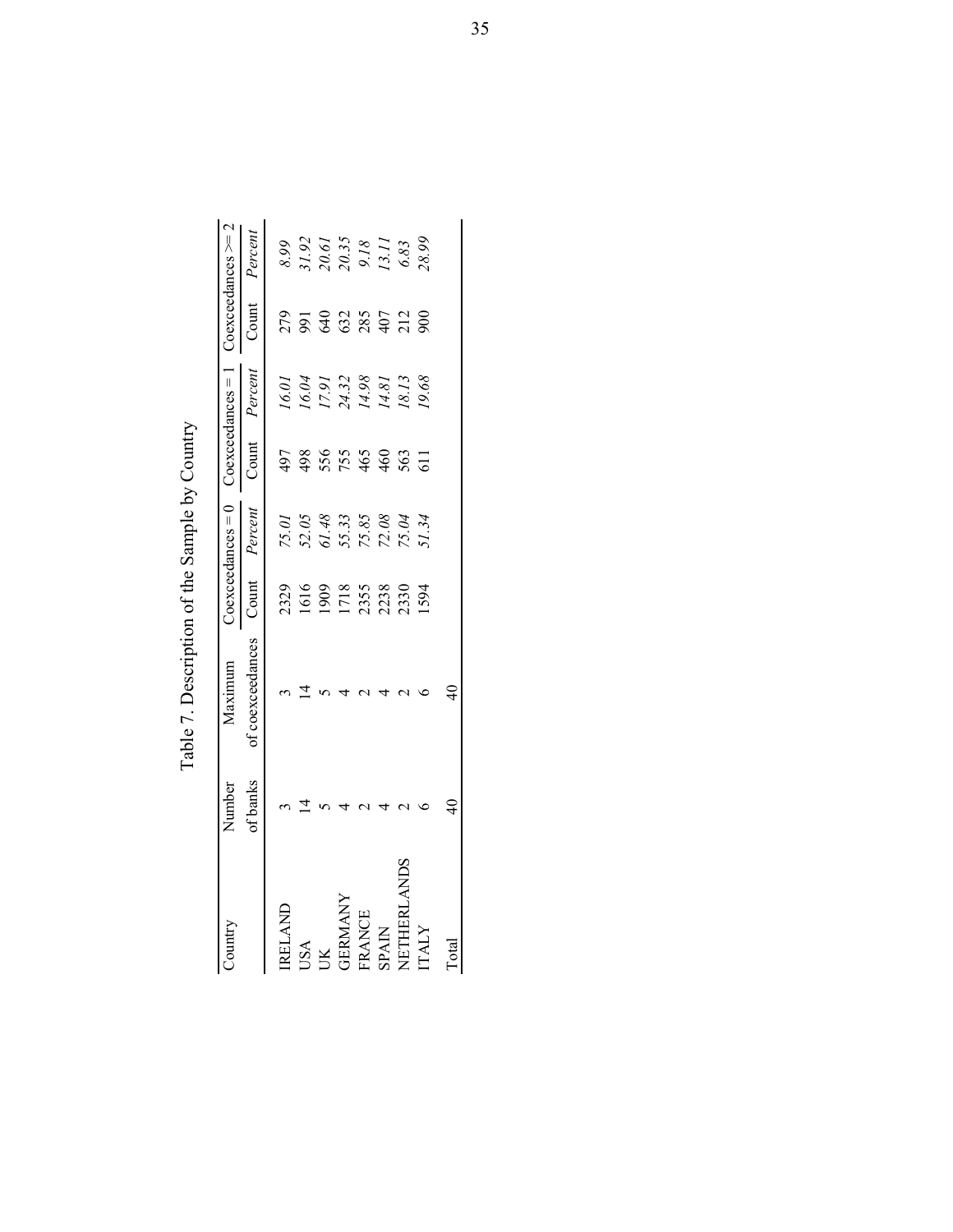|                    | coefficient | std error                             | z-stat | p-<br>value |
|--------------------|-------------|---------------------------------------|--------|-------------|
|                    |             | US stock market volatility--NASDAQ    |        |             |
| Const              | 7.52E-05    | 6.54E-06                              | 11.5   | 0.00        |
| $\epsilon^2_{t-1}$ | 0.65        | 0.03                                  | 16.97  | 0.00        |
| $\sigma^2_{t-1}$   | 0.38        | 0.01                                  | 24.02  | 0.00        |
|                    |             | Ireland stock market volatility--ISEQ |        |             |
| Const              | 7 79E-05    | 4.46E-06                              | 17.46  | 0.00        |
| $\epsilon^2_{t-1}$ | 0.67        | 0.04                                  | 15.34  | 0.00        |
| $\sigma^2_{t-1}$   | 0.22        | 0.02                                  | 12.52  | 0.00        |

Table 8. Results from GARCH (1,1) model:  $\sigma_t^2 = \alpha + \beta \sigma_{t-1}^2 + \gamma \epsilon_{t-1}^2$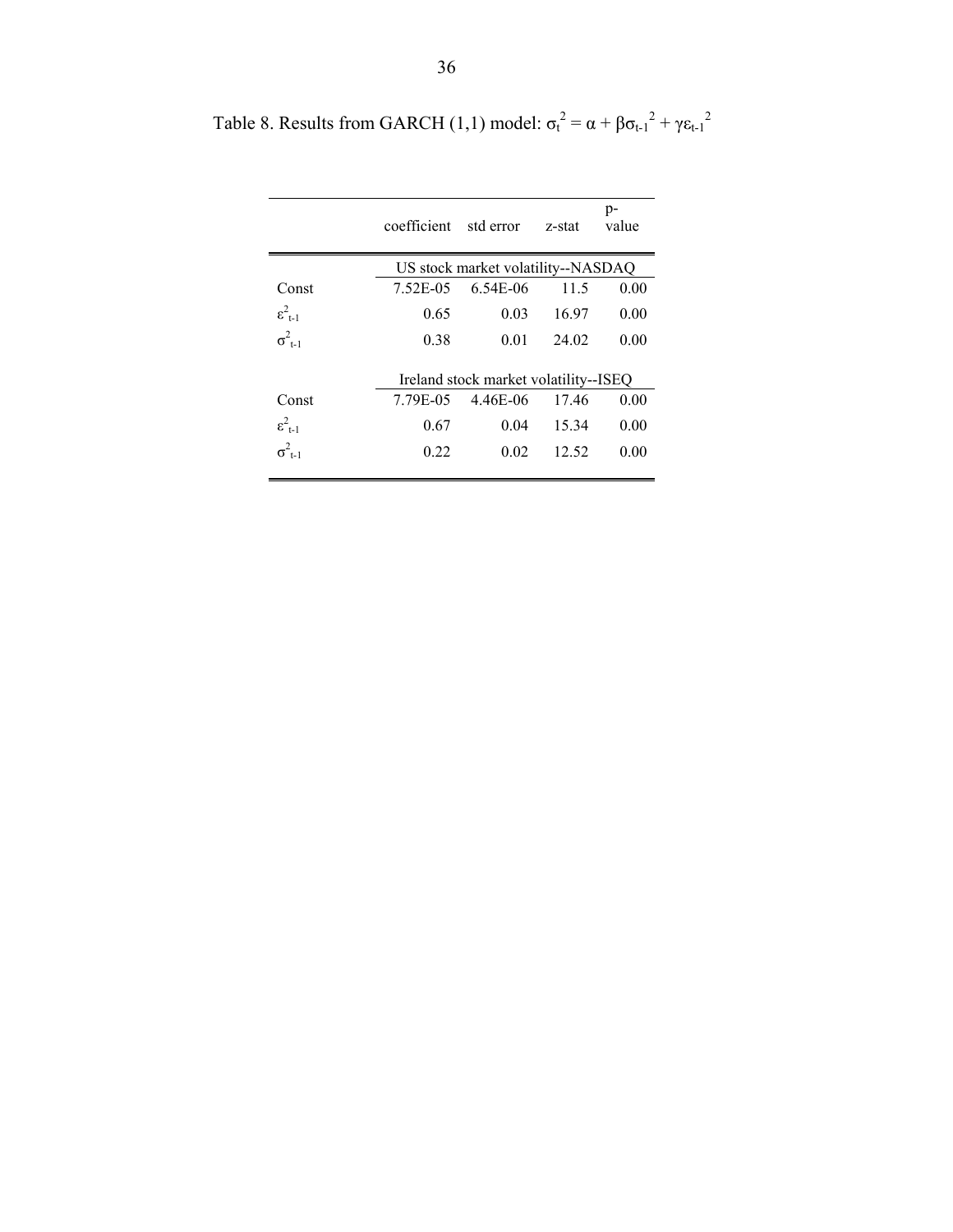| )<br>)<br>a ingnos in Ingnos<br>$\frac{1}{2}$<br>in minimizing a single to the contract of the second to the contract of the contract of the contract of the contract of the contract of the contract of the contract of the contract of the contract of the contract of the co<br>ة<br>Model: Contagion in Daily Coexceedances of the Weekly Percer<br>I all no continuation first the results<br>וו וויטוב<br><br>į | $\frac{1}{2}$<br>֧֚֚֚֚֚֚֚֚֚֚֚֚֚֚֚֚֚֡֝֝֝֝֬֝֬֝֬֝֬֝ <del>֛</del><br>・・・・・・・<br>$\ddot{\phantom{0}}$<br>٦<br>i<br>フリント きょうしゅう<br>$\sim$ $\mathcal{L}_{\text{max}}$ |
|-----------------------------------------------------------------------------------------------------------------------------------------------------------------------------------------------------------------------------------------------------------------------------------------------------------------------------------------------------------------------------------------------------------------------|----------------------------------------------------------------------------------------------------------------------------------------------------------------|
|-----------------------------------------------------------------------------------------------------------------------------------------------------------------------------------------------------------------------------------------------------------------------------------------------------------------------------------------------------------------------------------------------------------------------|----------------------------------------------------------------------------------------------------------------------------------------------------------------|

Dependent variable: number of Irish banks simultaneously in the tail ("coexceedances"). \*\*, \* indicate statistical significance at the 5% and 10% levels, respectively. Dependent variable: number of Irish banks simultaneously in the tail ("coexceedances"). \*\*, \* indicate statistical significance at the 5% and 10% levels, respectively.

|                                  |                                     | Ireland                  |                                               |                          |                                                       | <b>AIB</b>                                                           |                                                                        |                                             |                               | Anglo IB                        |                                                  |                                  |                                            | Bol                                                           |                                                                                  |                             |
|----------------------------------|-------------------------------------|--------------------------|-----------------------------------------------|--------------------------|-------------------------------------------------------|----------------------------------------------------------------------|------------------------------------------------------------------------|---------------------------------------------|-------------------------------|---------------------------------|--------------------------------------------------|----------------------------------|--------------------------------------------|---------------------------------------------------------------|----------------------------------------------------------------------------------|-----------------------------|
|                                  |                                     | <b>Basic Model</b>       |                                               | <b>Extended Model</b>    | <b>Basic Model</b>                                    |                                                                      | <b>Extended Model</b>                                                  |                                             |                               | <b>Basic Model</b>              |                                                  | <b>Extended Model</b>            | <b>Basic Model</b>                         |                                                               | <b>Extended Model</b>                                                            |                             |
|                                  | Coeff.                              | St. Error                | Coeff.                                        | St. Error                | Coeff.                                                | St. Error                                                            | Coeff.                                                                 | St. Error                                   | Coeff.                        | St. Error                       | Coeff.                                           | St. Error                        | Coeff.                                     | St. Error                                                     | Coeff.                                                                           | St. Error                   |
| Coexceedances own lagged         | $2.16***$                           | 0.07                     | $38**$                                        | 0.08                     |                                                       |                                                                      | $\frac{1}{2}$                                                          | 0.16                                        |                               |                                 | $3.36**$                                         | 0.15                             |                                            | 0.14                                                          |                                                                                  | 0.15                        |
|                                  |                                     |                          | $2.08**$<br>0.73**<br>-34.41<br>-19.42*       | 0.06                     | $3.36**$<br>$0.87**$<br>$37.56$<br>$-1.92$<br>$-1.92$ | $\begin{array}{c} 0.14 \\ 0.08 \\ 53.89 \\ 17.4 \\ 0.58 \end{array}$ |                                                                        |                                             | $3.51**$<br>$0.62**$<br>$5.9$ | $0.14$<br>0.08<br>47.39<br>16.1 | $.52**$<br>$.20.08$                              | 0.09                             | $3.07**$<br>0.81 **<br>-19.56<br>-18.82 ** |                                                               | $2.77**$<br>0.67**<br>-44.7                                                      |                             |
| Systemic risk<br>Volatility ISEQ |                                     |                          |                                               |                          |                                                       |                                                                      | $7.79**$<br>11.23<br>-0.96                                             | $0.09$<br>55.89<br>16.96                    |                               |                                 |                                                  |                                  |                                            |                                                               |                                                                                  |                             |
| Volatility US                    | 0.81**<br>-33.96<br>-18.66<br>-18** | $0.06$<br>34.04<br>11.74 | $-19.42*$<br>1.92**                           |                          |                                                       |                                                                      |                                                                        |                                             |                               |                                 |                                                  | 47.99<br>16.03                   |                                            | $\begin{array}{c} 0.08 \\ 41.21 \\ 16.67 \\ 0.54 \end{array}$ | $-35.07***$                                                                      | $0.08$<br>$0.75$<br>$15.91$ |
| Interest rate IRL                |                                     | 0.41                     |                                               | $33.97$<br>11.52<br>0.41 |                                                       |                                                                      | $3.03**$                                                               | 0.59                                        | $.53***$                      | 0.59                            | $10.29$<br>1.15**                                | 0.59                             |                                            |                                                               | $2.03**$                                                                         | 0.55                        |
| Contagion FR                     |                                     |                          |                                               |                          |                                                       |                                                                      |                                                                        | 0.11                                        |                               |                                 |                                                  |                                  |                                            |                                                               |                                                                                  |                             |
| Contagion GER                    |                                     |                          | 0.11<br>0.01<br>0.002<br>0.21 ** *<br>0.13 ** | 0.08                     |                                                       |                                                                      | 0.12<br>$-0.04$<br>$-0.13$<br>$-0.36**$<br>$-0.21**$<br>0.17*<br>0.17* |                                             |                               |                                 | $-0.02$<br>$-0.05$ $+0.17$<br>$-0.17$<br>$-0.17$ | Hue e dia dia 11<br>Hue e dia 11 |                                            |                                                               | $\begin{array}{c} 0.13 \\ 0.006 \\ -0.019 \\ 0.019 \\ -0.14 \\ 0.06 \end{array}$ | 1188211888                  |
| Contagion IT                     |                                     |                          |                                               | 0.06                     |                                                       |                                                                      |                                                                        | $\frac{1}{0.09}$                            |                               |                                 |                                                  |                                  |                                            |                                                               |                                                                                  |                             |
| Contagion NL                     |                                     |                          |                                               | 0.09                     |                                                       |                                                                      |                                                                        |                                             |                               |                                 |                                                  |                                  |                                            |                                                               |                                                                                  |                             |
| Contagion SP                     |                                     |                          |                                               | 0.07                     |                                                       |                                                                      |                                                                        | $\begin{array}{c} 0.13 \\ 0.09 \end{array}$ |                               |                                 |                                                  |                                  |                                            |                                                               |                                                                                  |                             |
| Contagion UK                     |                                     |                          |                                               | 0.069                    |                                                       |                                                                      |                                                                        |                                             |                               |                                 | 0.15                                             |                                  |                                            |                                                               |                                                                                  |                             |
| Contagion US                     |                                     |                          | $0.27**$                                      | 0.06                     |                                                       |                                                                      |                                                                        | 0.08                                        |                               |                                 | $0.23**$                                         | 0.08                             |                                            |                                                               | $0.38**$                                                                         |                             |
| <b>AIB</b>                       |                                     |                          |                                               |                          |                                                       |                                                                      |                                                                        |                                             |                               |                                 | 0.03                                             | 0.2                              |                                            |                                                               | $0.51**$                                                                         | 0.17                        |
| Anglo IB                         |                                     |                          |                                               |                          |                                                       |                                                                      | 0.19                                                                   | 0.19                                        |                               |                                 |                                                  |                                  |                                            |                                                               | $0.34***$                                                                        | 0.17                        |
| Bol                              |                                     |                          |                                               |                          |                                                       |                                                                      | $0.41***$                                                              | 0.18                                        |                               |                                 | $0.39**$                                         | 0.19                             |                                            |                                                               |                                                                                  |                             |
| $Pseudo-R2$                      |                                     | 0.31                     |                                               | 0.32                     |                                                       | 0.393                                                                |                                                                        | 0.408                                       |                               | 0.351                           |                                                  | 0.362                            |                                            | 0.327                                                         |                                                                                  | 0.347                       |